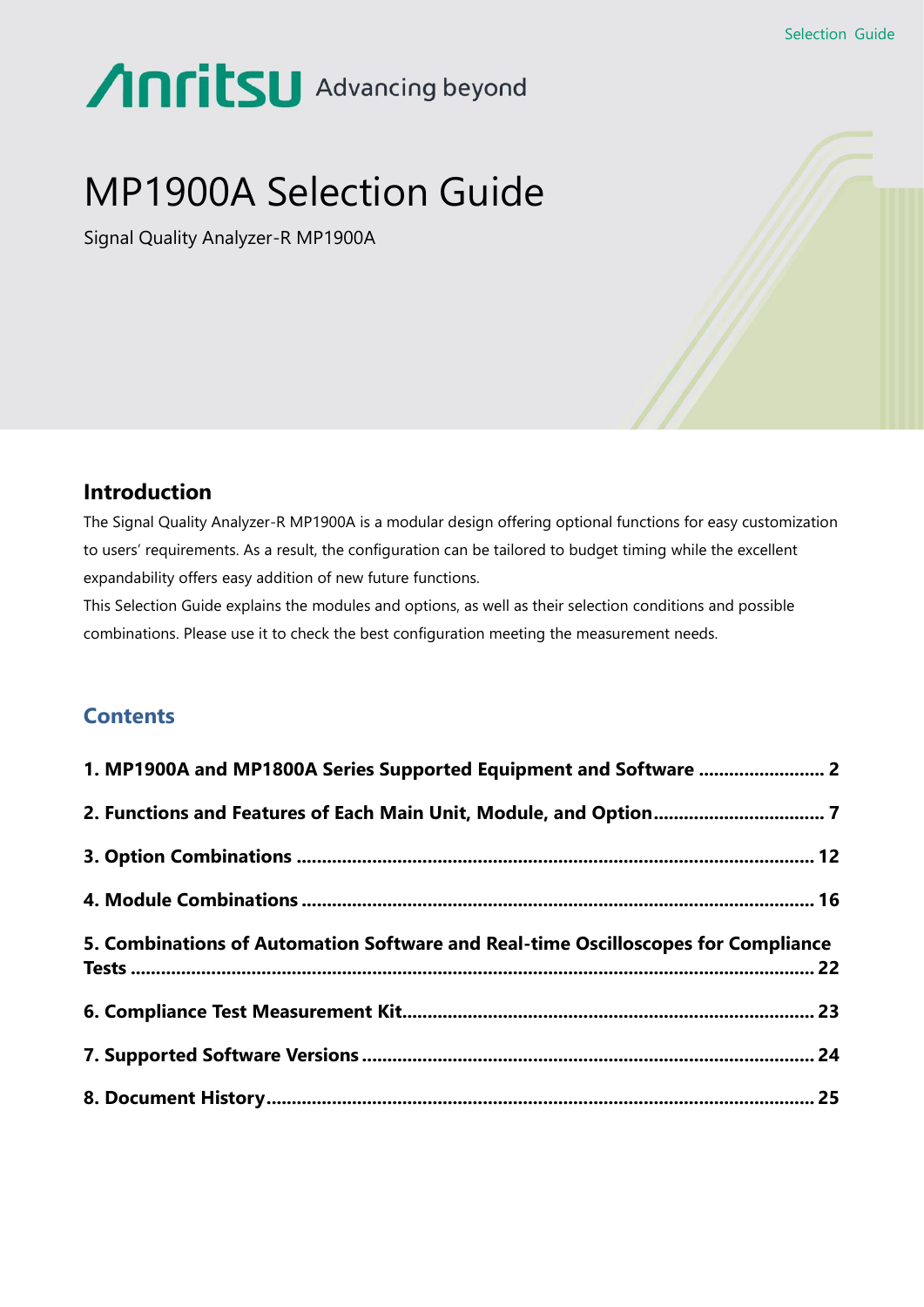# <span id="page-1-0"></span>**1. MP1900A and MP1800A Series Supported Equipment and Software**

The MP1900A and MP1800A main units support different modules and software. Select the modules, software, and parts extending the functionality based on the measurement application and bit rate.

| Model and Name                                 | <b>MP1900A</b> | MP1800A*1 |  |
|------------------------------------------------|----------------|-----------|--|
| <b>Module</b>                                  |                |           |  |
| MU181000A 12.5GHz Synthesizer*1                | ✓              | J         |  |
| MU181000B 12.5GHz 4 Port Synthesizer           |                |           |  |
| MU181500B Jitter Modulation Source             | ✓              |           |  |
| MU195050A Noise Generator                      | ✓              |           |  |
| MU195020A 21G/32G bit/s SI PPG                 | ✓              |           |  |
| MU195040A 21G/32G bit/s SI ED                  | ✓              |           |  |
| MU196020A PAM4 PPG                             | ✓              |           |  |
| MU196040B PAM4 ED                              | ✓              |           |  |
| MU196040A PAM4 ED                              | J              |           |  |
| MU183020A 28G/32G bit/s PPG                    | ✓              |           |  |
| MU183040B 28G/32G bit/s High Sensitivity ED    | ✓              |           |  |
| <b>Software</b>                                |                |           |  |
| MX183000A High-Speed Serial Data Test Software | ✓              |           |  |
| MX183000A-PL001 Jitter Tolerance Test          | ✓              |           |  |
| MX183000A-PL011 PCIe Link Sequence             | ✓              |           |  |
| MX183000A-PL021 PCle Link Training             | ✓              |           |  |
| MX183000A-PL022 USB Link Training              | ℐ              |           |  |
| MX183000A-PL023 USB 3.2 x 2 Link Training      |                |           |  |
| MX183000A-PL025 PCle 5 Link Training           | ✓              |           |  |
| MX183000A-PL031 DUT Error Counts Import        |                |           |  |

\*1 Manufacturing discontinued.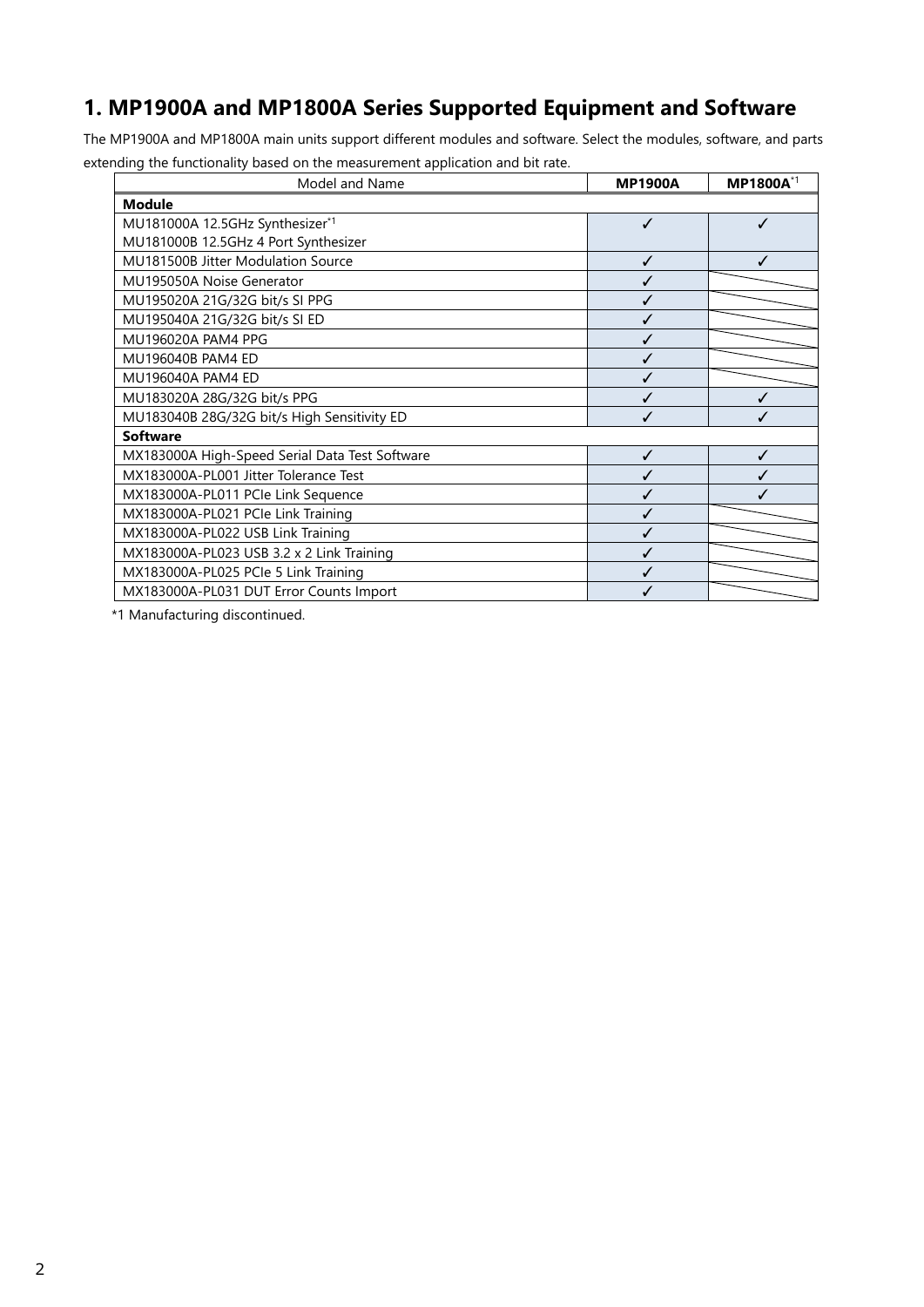|                                            | Model and Name            |                                                                   |        | <b>MP1900A</b>     | <b>MP1800A</b> |  |
|--------------------------------------------|---------------------------|-------------------------------------------------------------------|--------|--------------------|----------------|--|
|                                            |                           | <b>Automation Software (Granite River Labs (GRL) Corporation)</b> |        |                    |                |  |
|                                            |                           | GRL-PCIE4-RXA                                                     | (Base) | GRL-PCIE4-BASE-RXA | ✓              |  |
| (PCIe)                                     | (Gen3/4)                  |                                                                   | (CEM)  | GRL-PCIE4-CEM-RXA  |                |  |
|                                            |                           | GRL-PCIE5-RXA                                                     | (Base) | GRL-PCIE5-BASE-RXA |                |  |
|                                            | (Gen5)                    |                                                                   | (CEM)  | GRL-PCIE5-CEM-RXA  |                |  |
|                                            | GRL-USB32-RXA (USB3.2)    |                                                                   |        |                    | ✓              |  |
|                                            | GRL-USB32-RXA (USB3.2 x2) |                                                                   |        |                    | J              |  |
|                                            | GRL-USB4-RXA (USB4)       |                                                                   |        |                    | ✓              |  |
|                                            | GRL-TBT3-RXA (TBT3)       |                                                                   |        |                    |                |  |
| GRL-SAS3-RXA (SAS-3)                       |                           |                                                                   |        |                    |                |  |
| GRL-SAS4-RXA (SAS-4)                       |                           |                                                                   |        |                    |                |  |
| GRL-SAS34-RXA (SAS-3/-4)                   |                           |                                                                   |        |                    |                |  |
|                                            | GRL-DP14-SINKAN (DP1.4)   |                                                                   |        |                    |                |  |
|                                            |                           | <b>Automation Software (Teledyne LeCroy)</b>                      |        |                    |                |  |
| (Base&CEM)<br>QPHY-PCIE4-TX-RX<br>(Gen3/4) |                           |                                                                   | ✓      |                    |                |  |
| (PCle)                                     | (Gen5)                    | (Base&CEM)                                                        |        | QPHY-PCIE5-TX-RX   |                |  |
| (PCIe Gen3/4/5) QPHY-PCIE-Tx-Rx            |                           |                                                                   |        |                    |                |  |
| (USB3.2) QPHY-USB3.2-Tx-Rx                 |                           |                                                                   |        |                    |                |  |
| (USB4/TBT3) QPHY-USB4-Tx-Rx                |                           |                                                                   |        |                    |                |  |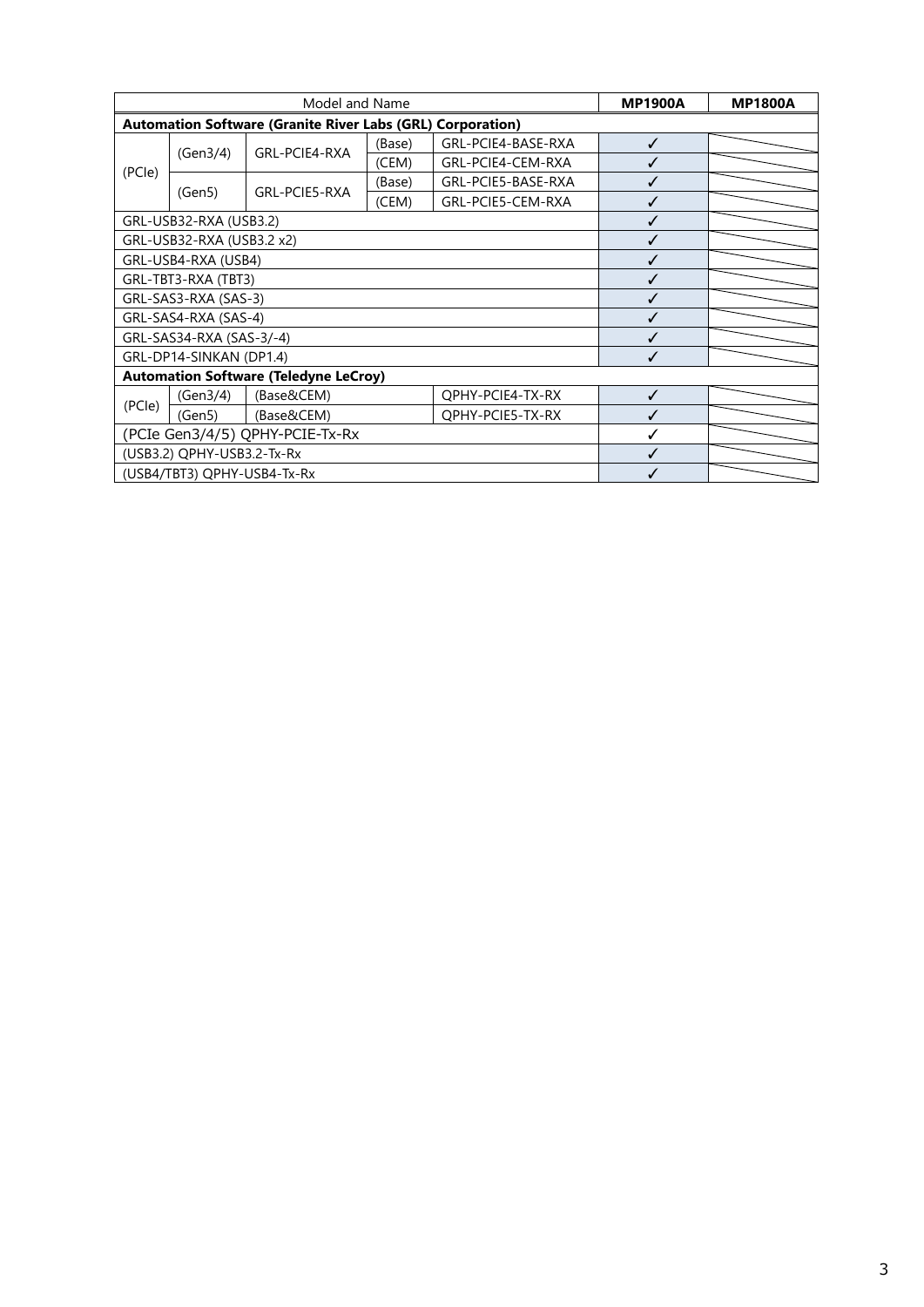# **1-a. Selection of PPG and ED Module According to Measurement Application**

Choose the PPG and ED module according to the following measurement application examples. Refer to Table 1-2 for the differences in the functions and performance of each model. When several types models are described in Table 1-1, select according to the measurement conditions by referring to the following main functions and performance.

- We recommend the MU1960xx model for PAM4 measurement.
- ⚫ Choose the MU195020A/MU195040A when using Link Training and LTSSM analysis required by PCIe Gen1-5, USB application.
- ⚫ Choose the MU196020A/MU196040B/MU195040A for either Link Training and LTSSM analysis required by PCIe Gen1 to Gen5, or for PAM4 BER and JTOL tests required by the future Gen6 standard.
- ⚫ PPG
	- ➢ Choose the MU196020A at PAM4 signal tests or when requiring high functions and high performance or for bit rates exceeding 32G.
	- ➢ When evaluating NRZ signals up to 32.1G, choose the MU195020A when requiring the Emphasis Generation function and a widely variable amplitude range.
	- ➢ When using an output amplitude of 1.3 Vp-p for NRZ signals up to 32.1G, choose the MU183020A when controlling the cross point.
- ⚫ ED
	- ➢ Choose the MU196040B at PAM4 signal tests or when requiring high functions and high performance or for bit rates exceeding 32G.
	- ➢ When evaluating NRZ signals up to 32.1G, choose the MU195040A when using the CTLE function and CDR supporting SSC.
	- ➢ When evaluating NRZ signals up to 32.1G and not using CTLE, choose the MU183040B either when evaluating an Eye Height of 15 mV (typ.) and Eye Amplitude of 22 mVp-p (typ.), or small-amplitude signals of 31 mVp-p or less.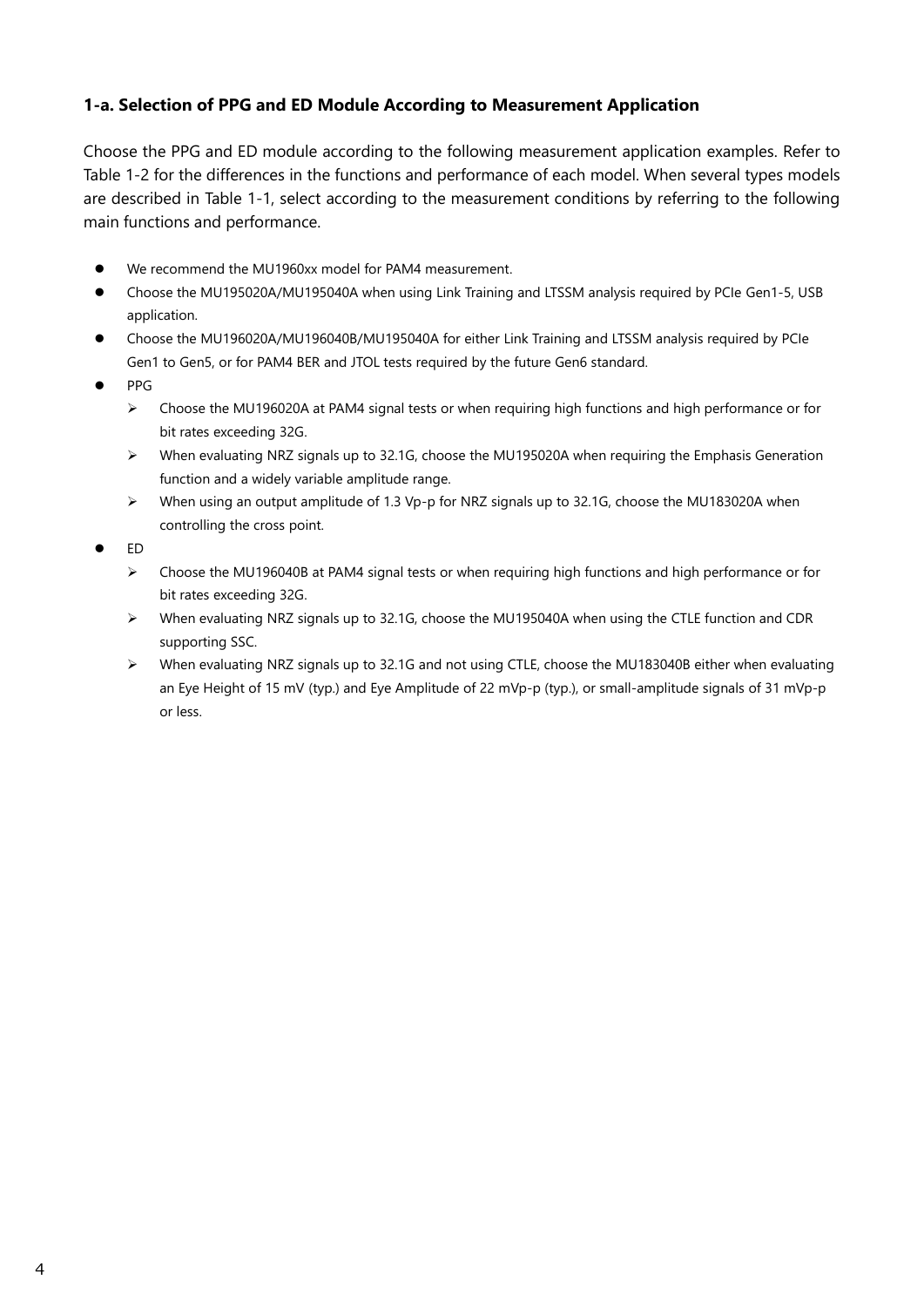| <b>Measurement Application</b>                                                                                                                                                                                                                                      |                                                                | MP1900A Series                       | MP1800A Series         |
|---------------------------------------------------------------------------------------------------------------------------------------------------------------------------------------------------------------------------------------------------------------------|----------------------------------------------------------------|--------------------------------------|------------------------|
| Devices, backplanes, active cables<br>BER measurement of devices and backplanes                                                                                                                                                                                     | 53G/58G<br>(200/400 GbE)                                       | MU196020A/40B                        |                        |
| when using Emphasis, Jitter, Clock Recovery<br>functions.                                                                                                                                                                                                           | to 28G/32G<br>(10/40/100/200 GbE)                              | MU196020A/40B<br>or<br>MU195020A/40A |                        |
| TOSA/ROSA,<br><b>Optical</b><br>modules,<br>driver<br>amplifiers                                                                                                                                                                                                    | 53G/58G<br>(200/400 GbE)                                       | MU196020A/40B                        |                        |
| BER measurement of optical modules and of<br>high-amplitude applications other than those<br>described below                                                                                                                                                        | to 28G/32G<br>(10/40/100/200 GbE)                              | MU196020A/40B<br>or<br>MU195020A/40A | MU183020A<br>MU183040B |
| <b>EML-TOSA evaluations and tests using</b>                                                                                                                                                                                                                         | 53G/58G                                                        | MU196020A*4/40B                      |                        |
| high-amplitude signals<br>For EML-TOSA evaluation                                                                                                                                                                                                                   | to 28G/32G                                                     | MU196020A*4<br>or<br>MU195020A*4     | MU183020A              |
| <b>InfiniBand AOC test</b>                                                                                                                                                                                                                                          | HDR $*3$                                                       | MU196020A/40B                        |                        |
|                                                                                                                                                                                                                                                                     | <b>EDR</b><br><b>FDR</b>                                       | MU195020A/40A <sup>*2</sup>          |                        |
| tests<br>BER measurements using burst signals and<br>patterns with Mark ratio of 1/2 or more                                                                                                                                                                        | PON, optical circuit tests and burst signal<br><b>100G PON</b> |                                      | MU183020A<br>MU183040B |
| PCI Express Gen1 to 5 receiver test<br>Receiver sensitivity and JTOL measurements of PCIe Gen1 to 5 Root<br>complex and End point when using Link Sequence, Dynamic Link Training,<br>LTSSM analysis, SKP OS Insertion/Filtering function and SSC input<br>support. |                                                                | MU195020A<br>MU195040A               |                        |
| PCI Express Gen1 to 5 to receiver tests and Gen6 BER and JTOL tests<br>In addition to required Gen1 to 5 receiver tests, future Gen 6 PAM4 BER<br>and JTOL measurements are supported.                                                                              |                                                                | MU196020A<br>MU195040A<br>MU196040B  |                        |
| <b>USB3.2 receiver Test</b>                                                                                                                                                                                                                                         |                                                                |                                      |                        |
| Receiver sensitivity and JTOL measurements of USB3.2 Host and Device<br>when using LFPS generation, Link Sequence, SKP OS Insertion/Filtering<br>function and SSC input support.                                                                                    |                                                                | MU195020A<br>MU195040A               |                        |
| <b>Thunderbolt 3 Receiver Test</b><br>Supports Thunderbolt 3 Host and Device Stressed Receiver Sensitivity<br>measurement using Emphasis output and Jitter generation                                                                                               |                                                                | MU195020A*1                          |                        |
| <b>SAS Receiver test</b><br>Supports Stressed Receiver Sensitivity measurements of Initiator and<br>Expander Device storage products using Emphasis output and Jitter<br>generation                                                                                 |                                                                | MU195020A<br>MU195040A               |                        |
| DisplayPort1.4 Sink test<br>Supports Stressed Receiver Sensitivity measurements of Sink devices<br>using Jitter and Noise generation                                                                                                                                |                                                                | MU195020A                            |                        |

# **Table 1-1 PPGs/EDs Supporting 21 Gbit/s by Measurement Application & Function**

\*1 Recommended measuring instrument at Thunderbolt Plugfest

\*2 Measuring instrument recommended at IBTA Plugfest

\*3 Due to possible changes in the HDR standards, contact our sales representatives for more details.

\*4 Requires external amplifier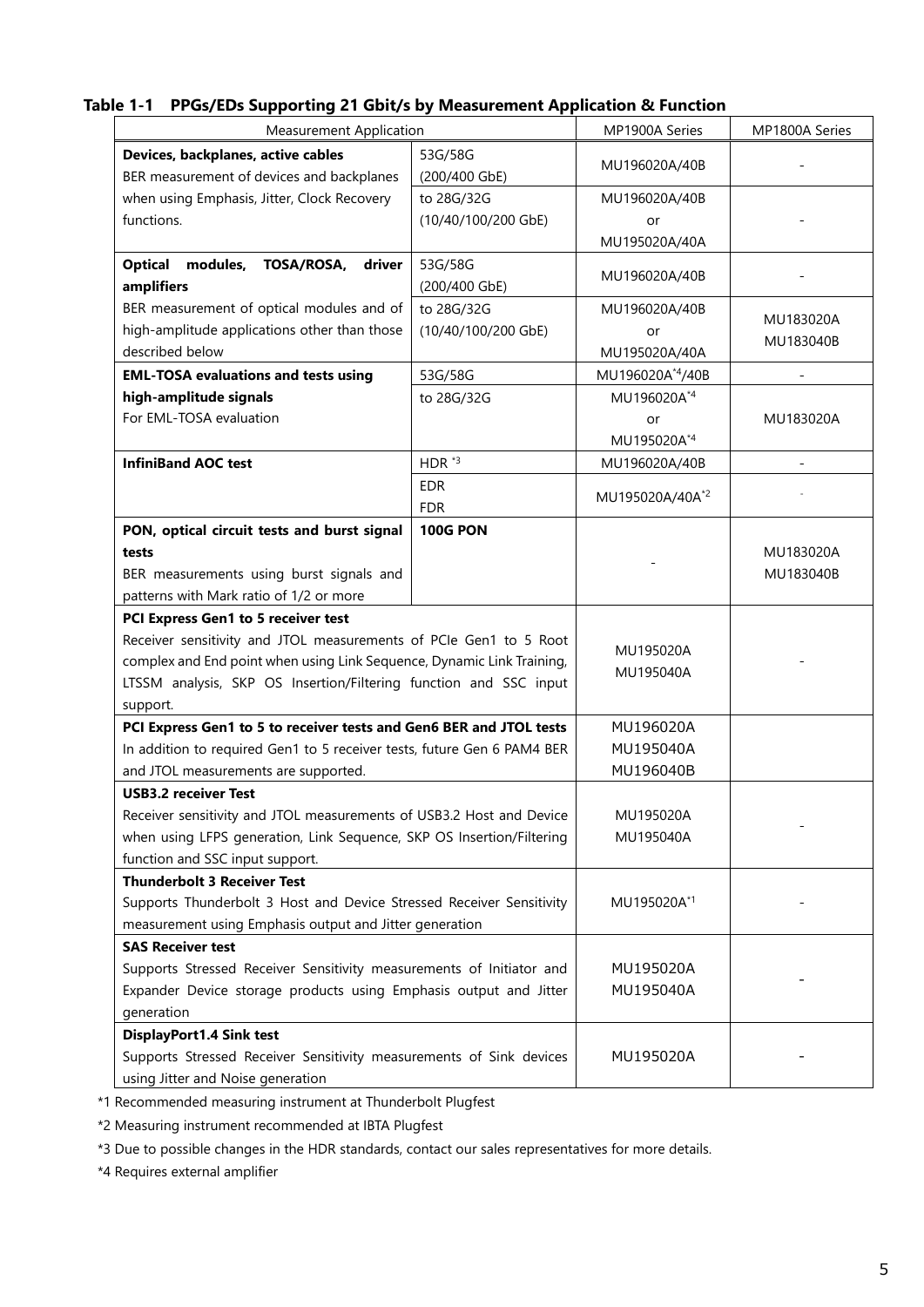| Function/Performance                              | MU1960xx series                           | MU1950xx series                     | MU1830xx series                     |
|---------------------------------------------------|-------------------------------------------|-------------------------------------|-------------------------------------|
|                                                   | (MU196020A/                               | (MU195020A/                         | (MU183020A/                         |
|                                                   | MU196040B)                                | MU195040A)                          | MU183040B)                          |
| PPG/ED                                            |                                           |                                     |                                     |
| Coding                                            | NRZ, PAM4                                 |                                     | <b>NRZ</b>                          |
| Operating rate                                    | 2.4 to 32.1/58.2/64.2 Gbaud               | 2.4 to 21/32.1 Gbits                | 2.4 to 28.1/32.1 Gbits              |
|                                                   | (option selection)*1                      | (option selection)                  | (option selection)                  |
| Link Training and LTSSM<br>Analysis <sup>*3</sup> |                                           | Supported                           |                                     |
| Sequence<br>Editor                                |                                           | Supported                           |                                     |
| function *4                                       |                                           |                                     |                                     |
| PPG                                               |                                           |                                     |                                     |
| Output amplitude                                  | 0.07 Vp-p to 0.8 Vp-p                     | 0.1 Vp-p to 1.3 Vp-p                | 0.5 to 2.0 or 3.5 Vp-p              |
| (Single-end)                                      |                                           | 0.3 Vp-p to 1.95 Vp-p <sup>*5</sup> | 1.5 Vp-p to 2.25 Vp-p <sup>*5</sup> |
| Output setting control                            |                                           | Data/Xdata common                   | Data/Xdata independent              |
| Emphasis tap                                      | 4 Taps (option)                           | 10 Taps (option)                    | $ *2$                               |
| Emphasis gain control                             |                                           | $-20$ to $+20$ dB                   | $ *2$                               |
| ISI additional function                           | Supported (option)                        | Supported (option)                  |                                     |
| Cross-point                                       | 50% fixed                                 |                                     | 20% to 80%                          |
| Tr/Tf (NRZ, 20% to 80%)                           | 9 ps (typ.) @32.1G<br>12 ps (typ.) @32.1G |                                     |                                     |
|                                                   | 8.5 ps (typ.) @58.2G                      |                                     |                                     |
|                                                   | at J1749A 40 cm cable                     |                                     |                                     |
| Intrinsic Jitter RJ                               | 170 fs rms (typ.)                         | 115 fs rms (typ.)                   | 200 fs rms (typ.)                   |
| Offset function                                   | $-2.0$ to $+3.3$ VOH                      |                                     |                                     |
| FEC Pattern Generation                            | Supported (option)                        |                                     |                                     |
| <b>ED</b>                                         |                                           |                                     |                                     |
| Input amplitude                                   | NRZ: 0.05 Vp-p to 1.0 Vp-p                |                                     | NRZ: 0.05 Vp-p to 1.0 Vp-p          |
| (Single-end)                                      | PAM4: 0.3 Vp-p to 1.0 Vp-p                |                                     |                                     |
| Input sensitivity (PAM4)                          | @32.1 Gbaud 23 mV (typ.)                  |                                     |                                     |
| (Eye height)                                      | @58.2 Gbaud 49 mV (typ.)                  |                                     |                                     |
| Input sensitivity (NRZ)                           | @32.1 Gbit/s                              | @28 Gbit/s, at CTLE off             | @28 Gbit/s                          |
| (Eye height)                                      | 19 mV (typ.)                              | 15 mV (typ.)                        | 10 mV (typ.)                        |
| (Eye amplitude)                                   | 25 mVp-p (typ.),                          | 22 mVp-p (typ.),                    | 15 mVp-p (typ.),                    |
|                                                   | ≤50 mVp-p                                 | ≤31 mVp-p                           | ≤25 mVp-p                           |
| <b>CTLE</b> function                              |                                           | $0$ to $-12$ dB (option)            |                                     |
| LFE function                                      | $-2.0$ to 0.0 dB (option)                 |                                     |                                     |
| <b>DFE</b> function                               | @53.1G -1.4 dB (typ.)                     |                                     |                                     |
|                                                   | (option)                                  |                                     |                                     |
| Clock recovery                                    | 2.4G to 32.1G, 51.0G to 58.2G             | 2.4 Gbit/s to 32.1 Gbit/s           | 2.4 Gbit/s to 28.1 Gbit/s           |
|                                                   | (option)                                  | (option),                           | (option) or 25.5 Gbit/s to          |
|                                                   |                                           | SSC input support                   | 32.1 Gbit/s (option), no SSC        |
|                                                   |                                           |                                     | input support                       |
| PAM4 counter                                      | MSB/LSB, Symbol 0 to 3                    |                                     |                                     |

# **Table 1-2 Selection by Difference in Functions and Performance**

\*1 The MU196040B upper limits are 64.2G for NRZ, and 58.2G for PAM4.

\*2 4Tap and –20 to +20 dB control when using MP1825B

\*3 MX183000A-PL021/PL022/PL023/PL025

\*4 MU195020A-050/051

\*5 PAM4 output amplitude in combination with G0375A (Single-end)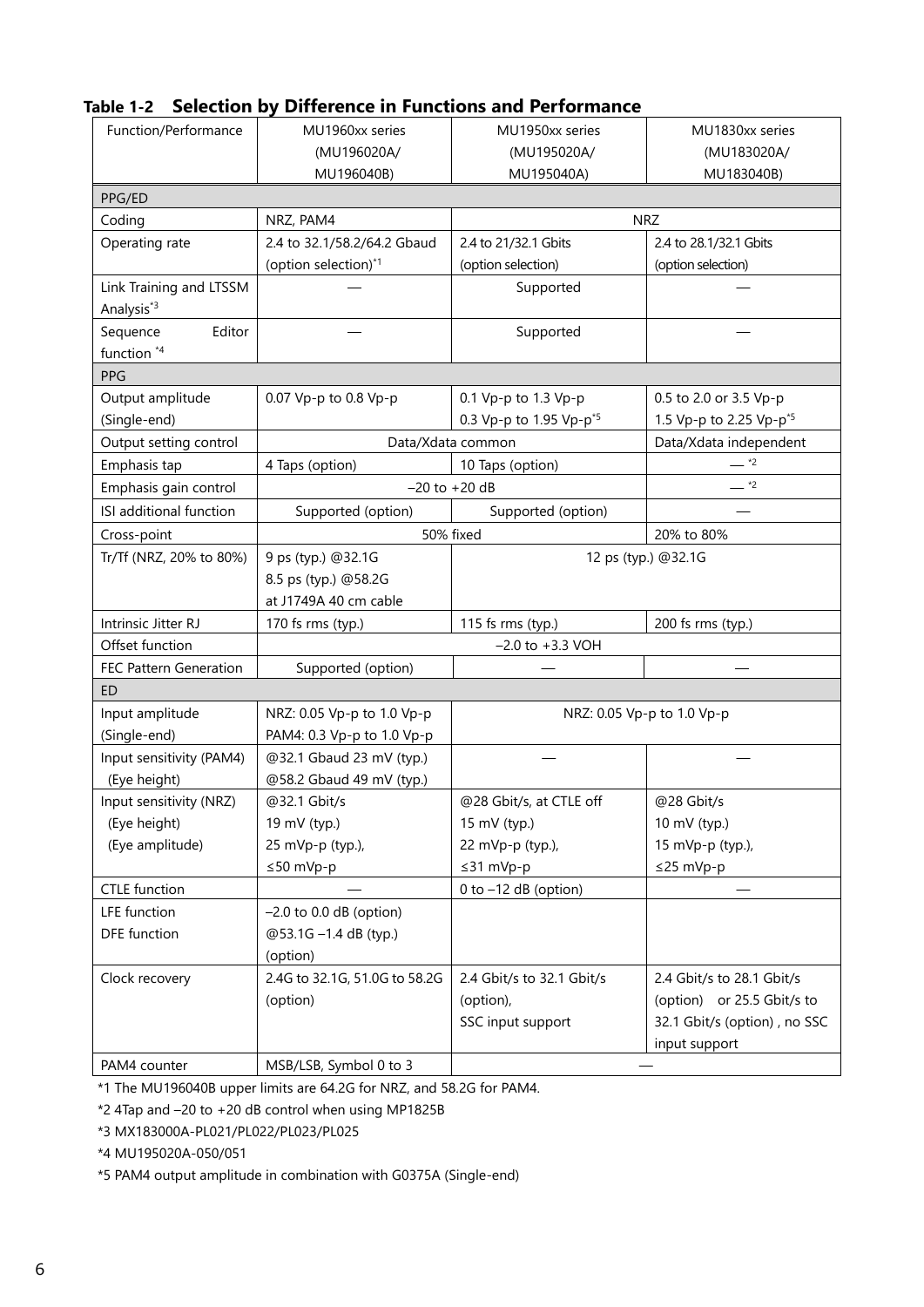# <span id="page-6-0"></span>**2. Functions and Features of Each Main Unit, Module, and Option**

This section explains the functions and features of each main unit module and option. Refer to the catalog for details of functions and features.

### **Table 2-1 Main Unit Functions and Features**

| MP1900A                   | Main unit with touch panel operation screen. Up to 8 expansion modules    |
|---------------------------|---------------------------------------------------------------------------|
| Signal Quality Analyzer-R | can be inserted in slots. The MX190000A Signal Quality Analyzer Control   |
|                           | software is installed. Functions for remote control over LAN and GPIB are |
|                           | supported.                                                                |

#### **Table 2-2 Functions and Characteristics of Clock Module**

| MU181000B                |                            | This 2-slot wide module supports output of clocks of 0.1 to 12.5 GHz.        |
|--------------------------|----------------------------|------------------------------------------------------------------------------|
|                          | 12.5 GHz 4Port Synthesizer | There are four output ports that can be used as clock sources for the PPG    |
|                          |                            | and module.                                                                  |
|                          | MU181000B-001              | This option outputs a jittered clock. Inputting the jittered clock to either |
|                          | Jitter Modulation          | the PPG or MUX module can be used to output jittered data. The internal      |
|                          |                            | sinusoidal jitter source can impress jitter of up to 80 MHz.                 |
|                          | MU181000B-002              | When PCIe Host is DUT, supports input of Refclk signal from Host and         |
|                          | <b>SSC Extension</b>       | output of synchronized clock.                                                |
|                          |                            | Option for use with MP1900A.                                                 |
| MU181500B                |                            | This 2-slot wide module adds any jitters such as SJ, RJ, BUJ and SSC to the  |
| Jitter Modulation Source |                            | incoming clock. Two kinds of SJ are available by combination with a jittered |
|                          |                            | synthesizer (MU181000B-001)                                                  |

## **Table 2-3 Noise Module Functions and Features**

|                 | MU195050A     | Noise generation module for adding common mode, differential mode,  |
|-----------------|---------------|---------------------------------------------------------------------|
| Noise Generator |               | and White (option) noise to MU195020A 2ch PPG Data input for output |
|                 | MU195050A-001 | Option for adding White noise.                                      |
|                 | White Noise   |                                                                     |

### **Table 2-4 PPG Module Functions and Features**

| MU195020A            | PPG module supporting differential interfaces outputting signals from      |
|----------------------|----------------------------------------------------------------------------|
| 21G/32G bit/s SI PPG | 21Gbit/s to 32.1Gbit/s. Can generate various patterns such as PRBS. Select |
|                      | 1ch or 2ch Data output as option. Supports PCIe Link Training.             |
| MU195020A-001        | Option extending upper operation frequency from 21 Gbit/s to 32.1 Gbit/s.  |
| 32.1Gbit/s Expansion | Can be used in bit rate range from 2.4 Gbit/s to 32.1 Gbit/s. Without this |
|                      | option, the bit rate is from 2.4 Gbit/s to 21 Gbit/s.                      |
| MU195020A-010        | Option supporting 1ch differential data output and output amplitude from   |
| 1ch Data Output      | 0.1 Vp-p to 1.3 Vp-p.                                                      |
| MU195020A-020        | Option supporting 2ch differential data output and output amplitude from   |
| 2ch Data Output      | 0.1 Vp-p to 1.3 Vp-p.                                                      |
| MU195020A-011        | Option adding built-in 10Tap Emphasis function to 1ch differential data    |
| 1ch 10Tap Emphasis   | output. Can be selected with Opt-010.                                      |
| MU195020A-021        | Option adding built-in 10Tap Emphasis function to 2ch differential data    |
| 2ch 10Tap Emphasis   | output. Can be selected with Opt-020.                                      |
| MU195020A-030        | Option for varying phase. Can vary Data phase versus Clock. Can be         |
| 1ch Data Delay       | selected with Opt-010.                                                     |
| MU195020A-031        | Option for varying phase. Can vary Data phase versus Clock. Can be         |
| 2ch Data Delay       | selected with Opt-020.                                                     |
| MU195020A-040        | Generates signal emulating ISI using Emphasis control. Requires Opt-011.   |
| 1ch Variable ISI     |                                                                            |
|                      |                                                                            |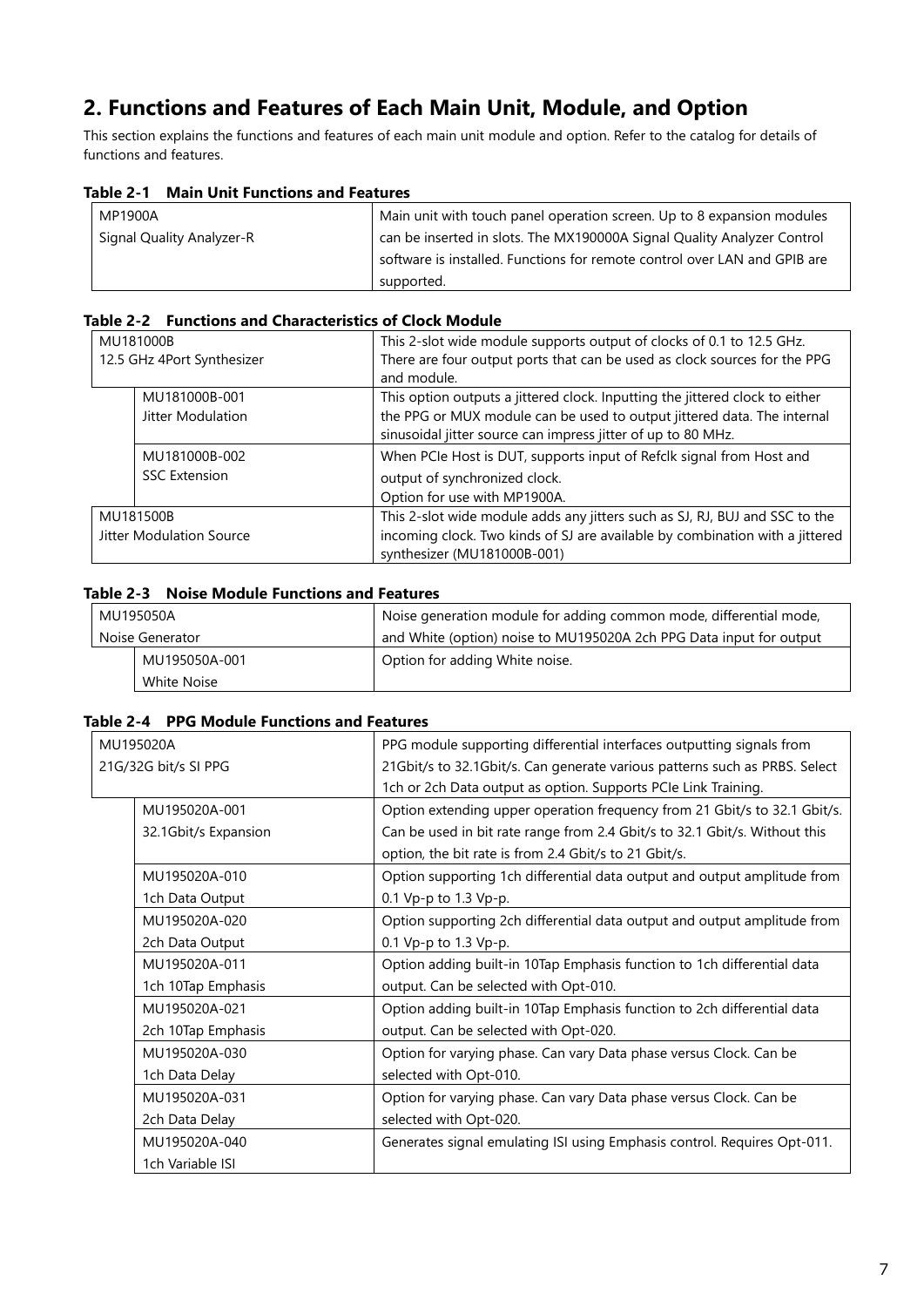| MU195020A-041                   | Generates signal emulating ISI using Emphasis control. Requires Opt-021. |
|---------------------------------|--------------------------------------------------------------------------|
| 2ch Variable ISI                |                                                                          |
| MU195020A-050                   | Sends and saves any edited Link Training sequence with support for PCIe1 |
| Sequence Editor Function        | to 4, and USB3.2.                                                        |
| MU195020A-051                   | Can send and save any edited Link Training sequence. Supports PCIe Gen   |
| Sequence Editor Function PCIe 5 | 5.0. Requires MU195020A-050.                                             |
| Extension                       |                                                                          |

|          | MU196020A                          | PPG module supporting PAM4 and NRZ with differential I/F for outputting       |
|----------|------------------------------------|-------------------------------------------------------------------------------|
| PAM4 PPG |                                    | signals up to 32.1G, 58.2G, or 64.2G. Can generate various patterns for       |
|          |                                    | PAM4 and NRZ.                                                                 |
|          | MU196020A-001                      | Can be used in operating rate range from 2.4 Gbaud to 32.1 Gbaud.             |
|          | 32 Gbaud *1                        |                                                                               |
|          | MU196020A-002                      | Can be used in operating rate range from 2.4 Gbaud to 58.2 Gbaud.             |
|          | 58 Gbaud *1                        |                                                                               |
|          | MU196020A-003                      | Can be used in operating rate range from 2.4 Gbaud to 64.2 Gbaud.             |
|          | 64 Gbaud *1                        |                                                                               |
|          | MU196020A-112                      | Extends upper operation rate from Opt-001 to 58.2 Gbaud.                      |
|          | 32G to 58G baud Extension Retrofit |                                                                               |
|          | MU196020A-113                      | Extends upper operation rate from Opt-001 to 64.2 Gbaud.                      |
|          | 32G to 64G baud Extension Retrofit |                                                                               |
|          | MU196020A-123                      | Extends upper operation rate from Opt-002 to 64.2 Gbaud.                      |
|          | 58G to 64G baud Extension Retrofit |                                                                               |
|          | MU196020A-011                      | Option adding built-in 4Tap Emphasis function.                                |
|          | 4Tap Emphasis                      |                                                                               |
|          | MU196020A-030                      | Option for varying phase. Can vary Data phase versus Clock.                   |
|          | Data Delay                         |                                                                               |
|          | MU196020A-040                      | Generates signal emulating ISI using Emphasis control. Requires Opt-011.      |
|          | Adjustable ISI                     |                                                                               |
|          | MU196020A-032                      | Generates FEC patterns.                                                       |
|          | <b>FEC Pattern Generation</b>      |                                                                               |
|          | MU196020A-050                      | Multi-channel operation is possible.                                          |
|          | Inter-Module Synchronization       | Option 030 is required. It is necessary to add this option to all the modules |
|          |                                    | to be synchronized, and the operation rate option of 32/58/64 is the same.    |

\*1 Select either one.

| MU183020A |                       | This PPG module supports differential interfaces outputting signals up to     |
|-----------|-----------------------|-------------------------------------------------------------------------------|
|           | 28G/32 Gbit/s PPG     | 28.1 Gbit/s or 32.1 Gbit/s. It can be used to generate various patterns such  |
|           |                       | as PRBS. The number of channels can be selected from 1ch or 2ch according     |
|           |                       | to the option.                                                                |
|           | MU183020A-001         | This option extends the operation bit-rate up to 32.1 Gbit/s. The bit-rate    |
|           | 32.1 Gbit/s Extension | range is 2.4 Gbit/s to 32.1 Gbit/s with this option. Without this option, the |
|           |                       | bit-rate range is 2.4 to 28.1 Gbit/s.                                         |
|           | MU183020A-012         | This option supports 1ch differential data output. The variable amplitude     |
|           | 1ch 2 V Data Output   | range is from 0.5 Vp-p to 2.0 Vp-p. The offset and cross-point can also be    |
|           |                       | varied.                                                                       |
|           | MU183020A-013         | This option supports 1ch differential data output. The variable amplitude     |
|           | 1ch 3.5 V Data Output | range is from 0.5 Vp-p to 3.5 Vp-p. The offset and cross-point can also be    |
|           |                       | varied.                                                                       |
|           | MU183020A-022         | This option supports 2ch differential data output. The variable amplitude     |
|           | 2ch 2 V Data Output   | range is from 0.5 Vp-p to 2.0 Vp-p. The offset and cross-point can also be    |
|           |                       | varied.                                                                       |
|           |                       |                                                                               |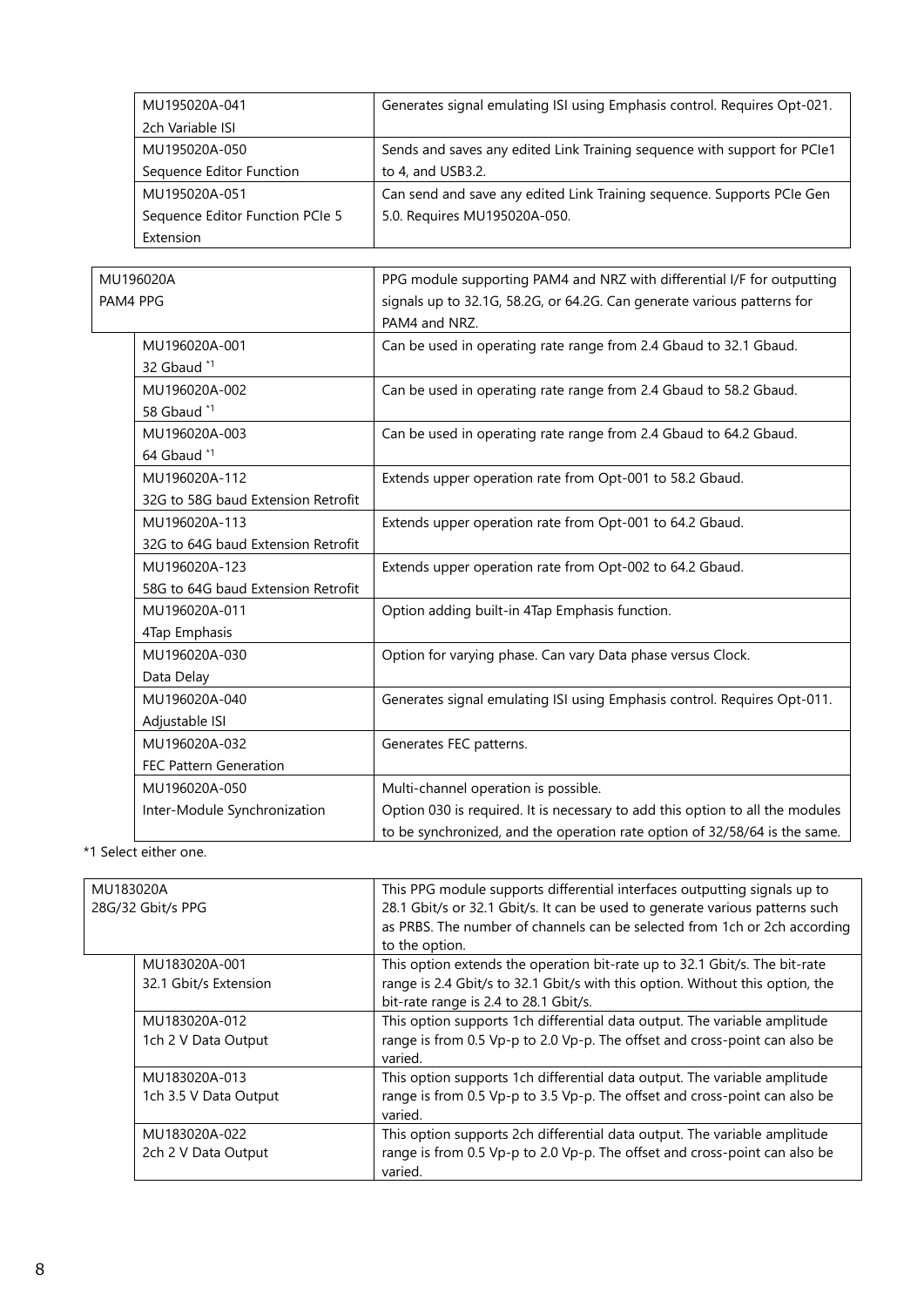| MU183020A-023<br>2ch 3.5 V Data Output | This option supports 2ch differential data output. The variable amplitude<br>range is from 0.5 Vp-p to 3.5 Vp-p. The offset and cross-point can also be<br>varied.                                                                 |
|----------------------------------------|------------------------------------------------------------------------------------------------------------------------------------------------------------------------------------------------------------------------------------|
| MU183020A-030<br>1ch Data Delay        | This option enables phase adjustment of data relative to the clock and<br>enables pattern-synchronized data signals among the other PPGs. This<br>option can be selected when 1ch Data output (MU183020A-012/013) is<br>installed. |
| MU183020A-031<br>2ch Data Delay        | This option enables phase adjustment of data relative to the clock and<br>enables pattern-synchronized data signals among the other PPGs. This<br>option can be selected when 2ch Data output (MU183020A-022/023) is<br>installed. |

# **Table 2-5 ED Module Functions and Features**

| MU195040A<br>21G/32G bit/s SI ED | ED module for differential interfaces supporting analysis of signals from 21<br>Gbit/s to 32.1Gbit/s. Operates with half-rate Clock input from PPG or with<br>Clock recovered from Data input. Select 1ch or 2ch Data input as option. |  |  |
|----------------------------------|----------------------------------------------------------------------------------------------------------------------------------------------------------------------------------------------------------------------------------------|--|--|
|                                  | Supports PCIe Link Training.                                                                                                                                                                                                           |  |  |
| MU195040A-001                    | Option extending upper operation frequency from 21 Gbit/s to 32.1 Gbit/s.                                                                                                                                                              |  |  |
| 32.1Gbit/s Expansion             | Can be used in bit rate range from 2.4 Gbit/s to 32.1 Gbit/s. Without this                                                                                                                                                             |  |  |
|                                  | option, the bit rate is from 2.4 Gbit/s to 21 Gbit/s.                                                                                                                                                                                  |  |  |
| MU195040A-010                    | 1ch differential Data input option                                                                                                                                                                                                     |  |  |
| 1ch ED                           |                                                                                                                                                                                                                                        |  |  |
| MU195040A-020                    | 2ch differential Data input option                                                                                                                                                                                                     |  |  |
| 2ch ED                           |                                                                                                                                                                                                                                        |  |  |
| MU195040A-011                    | Option adding built-in CTLE function to 1ch differential Data input. Can be                                                                                                                                                            |  |  |
| 1ch CTLE                         | selected with Opt-010.                                                                                                                                                                                                                 |  |  |
| MU195020A-021                    | Option adding built-in CTLE function to 2ch differential Data input. Can be                                                                                                                                                            |  |  |
| 2ch CTLE                         | selected with Opt-020.                                                                                                                                                                                                                 |  |  |
| MU195040A-022                    | Option for recovering for recovering Clock from Data input. Supports SSC                                                                                                                                                               |  |  |
| Clock Recovery                   | input.                                                                                                                                                                                                                                 |  |  |

| MU196040B                    | ED module supporting PAM4 and NRZ with differential interface for signal   |  |  |
|------------------------------|----------------------------------------------------------------------------|--|--|
| PAM4 ED                      | analysis up to PAM4 58.2G (NRZ 64.2G). Operates with half-rate clock input |  |  |
|                              | from PPG, or clock recovered from data input.                              |  |  |
| MU196040B-001                | Option for decoding PAM4/NRZ 2.4G to 32.1G signals.                        |  |  |
| 32G baud $*1$                |                                                                            |  |  |
| MU196040B-002                | Option for decoding PAM4 signals from 2.4G to 58.2G, and NRZ signals       |  |  |
| 58G baud *1                  | from 2.4G to 64.2G.                                                        |  |  |
| MU196040B-011                | Option for building Low Frequency Equalizer and Decision Feedback          |  |  |
| Equalizer                    | Equalizer functions into differential data input.                          |  |  |
| MU196040B-112                | Option for extending upper frequency limit from 32.1G to 58.2G for Opt-    |  |  |
| 32G to 58G baud Extension    | 001; adding this option supports range of 2.4G to 58.2G for PAM4 and       |  |  |
|                              | range of 2.4G to 64.2G for NRZ.                                            |  |  |
| MU196040B-021                | Option for recovering clock from 2.4G to 29G data input.                   |  |  |
| 29G Clock Recovery           |                                                                            |  |  |
| MU196040B-022                | Option for recovering clock from 2.4G to 32.1G data input.                 |  |  |
| 32G Clock Recovery           |                                                                            |  |  |
| MU196040B-023                | Option for recovering clock from 51G to 58.2G data input; requires Opt-    |  |  |
| 58G Clock Recovery Extension | 021 or Opt-022.                                                            |  |  |
| MU196040B-124                | Option for extending clock recovery upper rate from 29G to 32.1G for Opt-  |  |  |
| 32G Clock Recovery Extension | 021; adding this option supports range of 2.4G to 32.1G.                   |  |  |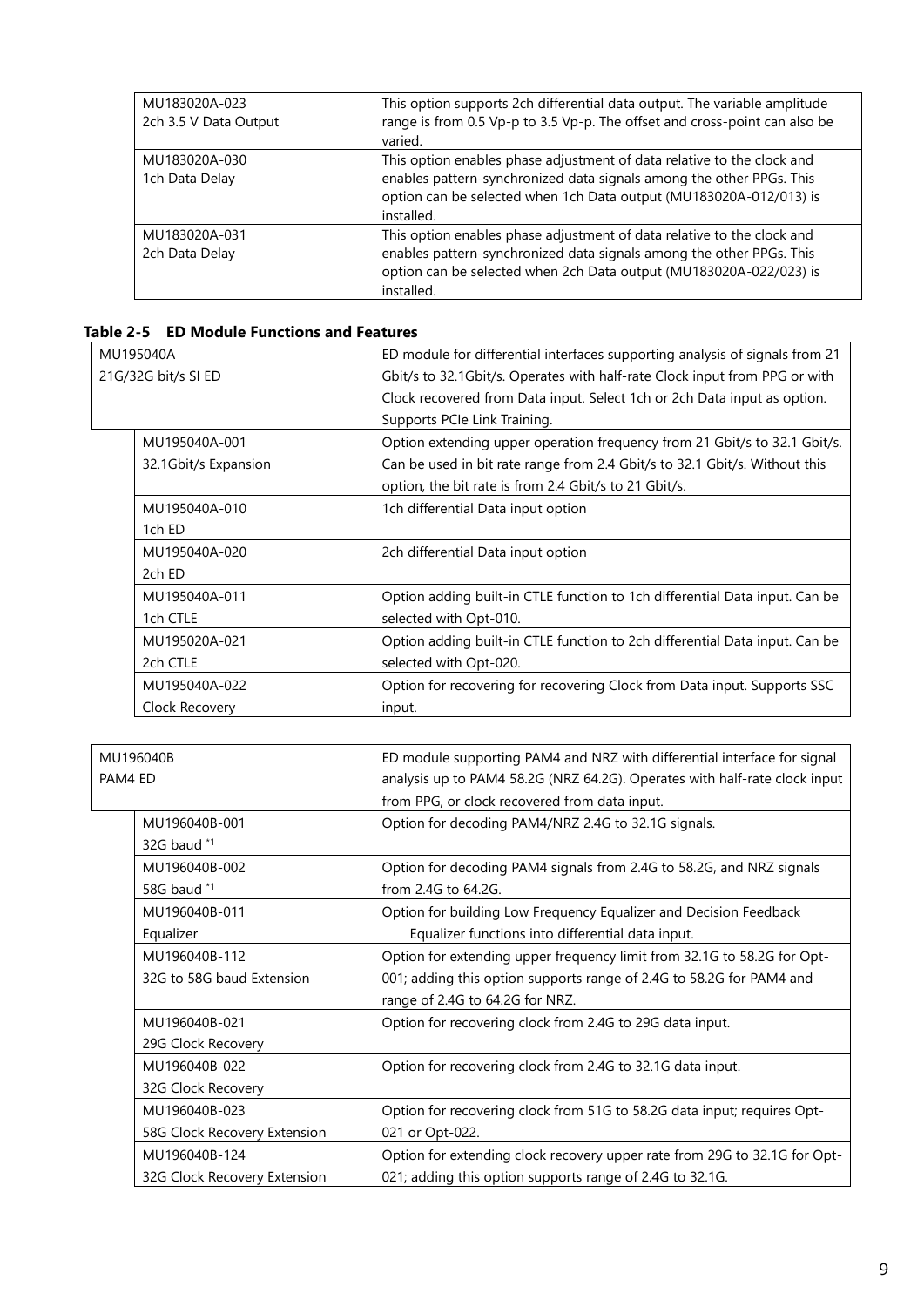| MU196040B-041       | Option for analyzing PAM4 signal symbol errors.                        |
|---------------------|------------------------------------------------------------------------|
| SER Measurement     |                                                                        |
| MU196040B-042       | Supports real-time FEC symbol error measurements. Option for FEC based |
| <b>FEC Analysis</b> | jitter tolerance measurements.                                         |

\*1 Select any one.

| MU196040A |                               | ED module supporting PAM4 and NRZ with differential I/F for analyzing      |  |  |  |
|-----------|-------------------------------|----------------------------------------------------------------------------|--|--|--|
| PAM4 ED   |                               | signals up to 32.1G. Operates with half-rate clock input from PPG or clock |  |  |  |
|           |                               | recovered from Data input.                                                 |  |  |  |
|           | MU196040A-001                 | Option for decoding PAM4 signals.                                          |  |  |  |
|           | 32.1 Gbaud Decoder            |                                                                            |  |  |  |
|           | (mandatory option)            |                                                                            |  |  |  |
|           | MU196040A-022                 | Option for recovering for recovering Clock from Data input.                |  |  |  |
|           | 25.5G to 32.1G Clock Recovery |                                                                            |  |  |  |
|           | MU196040A-041                 | Option for analyzing PAM4 signal symbol errors.                            |  |  |  |
|           | <b>SER Measurement</b>        |                                                                            |  |  |  |

| MU183040B<br>28G/32 Gbit/s ED |                                     | This ED module supports differential interfaces for analyzing signals up<br>to 28.1 Gbit/s or 32.1 Gbit/s. Its main function is for BER measurement, |  |  |  |
|-------------------------------|-------------------------------------|------------------------------------------------------------------------------------------------------------------------------------------------------|--|--|--|
|                               |                                     | etc. The number of channels can be selected from 1ch or 2ch according                                                                                |  |  |  |
|                               |                                     | to the option.                                                                                                                                       |  |  |  |
|                               | MU183040B-001                       | This option extends the operation bit-rate up to 32.1 Gbit/s. The bit-rate                                                                           |  |  |  |
|                               | 32.1 Gbit/s Extension               | range is 2.4 Gbit/s to 32.1 Gbit/s with this option. Without this option,                                                                            |  |  |  |
|                               |                                     | the bit-rate range is 2.4 to 28.1 Gbit/s.                                                                                                            |  |  |  |
|                               | MU183040B-010                       | This option supports 1ch differential data input. A function for phase                                                                               |  |  |  |
|                               | 1ch ED                              | adjustment between incoming data and clock is included.                                                                                              |  |  |  |
|                               | MU183040B-020                       | This option supports 2ch differential data input. A function for phase                                                                               |  |  |  |
|                               | 2ch ED                              | adjustment between incoming data and clock is included.                                                                                              |  |  |  |
|                               | MU183040B-022                       | This is the clock recovery option. This option enables recovering clock                                                                              |  |  |  |
|                               | 2.4G to 28.1 Gbit/s Clock Recovery  | from incoming data, so input of an external clock (from PPG Module) is                                                                               |  |  |  |
|                               |                                     | not necessary. The clock signal is recovered from the Data signal input to                                                                           |  |  |  |
|                               |                                     | CH-1 and is distributed internally to each channel. This option supports                                                                             |  |  |  |
|                               |                                     | bit rates of 2.4 Gbit/s to 28.1 Gbit/s. The Loop band can be selected from                                                                           |  |  |  |
|                               |                                     | Bit-rate/1667, Bit-rate/2578, and Variable (1 MHz to 17 MHz, 1-MHz                                                                                   |  |  |  |
|                               |                                     | steps). This option and the MU183040B-023 cannot be installed                                                                                        |  |  |  |
|                               |                                     | simultaneously.                                                                                                                                      |  |  |  |
|                               | MU183040B-023                       | This is the clock recovery option. This option enables recovering clock                                                                              |  |  |  |
|                               | 25.5G to 32.1 Gbit/s Clock Recovery | from incoming data, so input of an external clock (from PPG Module) is                                                                               |  |  |  |
|                               |                                     | not necessary. The clock signal is regenerated from the Data signal input                                                                            |  |  |  |
|                               |                                     | to CH-1 and is distributed internally to each channel. This option                                                                                   |  |  |  |
|                               |                                     | supports bit rates of 25.5 Gbit/s to 32.1 Gbit/s. The Loop band can be                                                                               |  |  |  |
|                               |                                     | selected from Bit-rate/1667, and Bit-rate/2578. This option and the                                                                                  |  |  |  |
|                               |                                     | MU183040B-022 cannot be installed simultaneously. The MU183040B-                                                                                     |  |  |  |
|                               |                                     | 001 must be installed to select this option.                                                                                                         |  |  |  |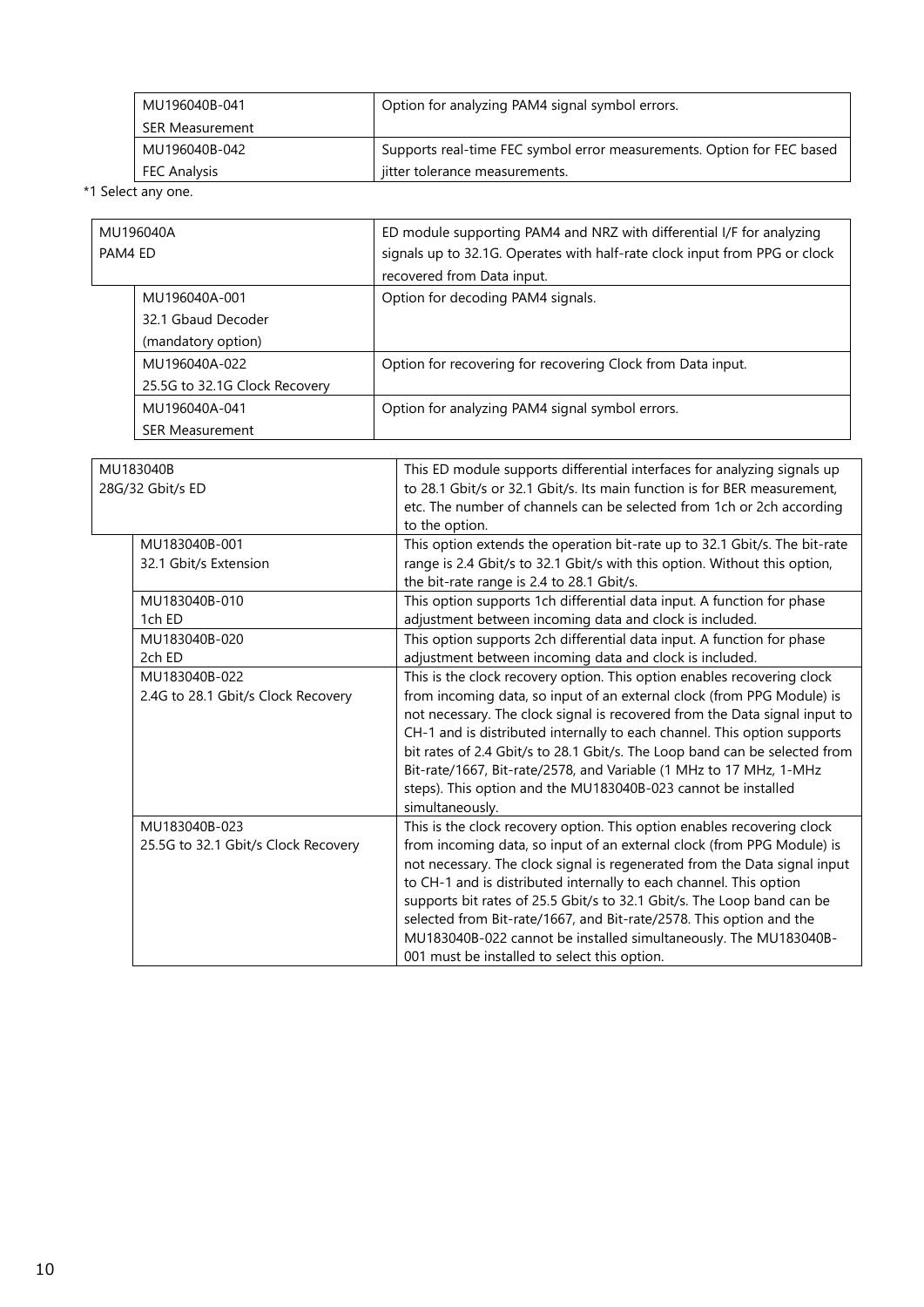| MX190000A |                                          | Software for controlling modules installed in MP1900A. Installed at                                                        |  |  |  |
|-----------|------------------------------------------|----------------------------------------------------------------------------------------------------------------------------|--|--|--|
|           | Signal Quality Analyzer Control Software | MP1900A shipment.                                                                                                          |  |  |  |
|           | MX183000A                                | Adding this software option supports Jitter Tolerance measurements as                                                      |  |  |  |
|           | High Speed Serial Data Software          | well as PCIe and USB receiver measurements. It is installed at MP1900A                                                     |  |  |  |
|           |                                          | shipment.                                                                                                                  |  |  |  |
|           | MX183000A-PL001                          | This software supports the jitter tolerance and jitter sweep tests when                                                    |  |  |  |
|           | Jitter Tolerance Test                    | used in combination with the jitter modulation source (MU181500B).                                                         |  |  |  |
|           | MX183000A-PL011                          | Software using Link Sequence Pattern generation function for                                                               |  |  |  |
|           | PCIe Link Sequence                       | transitioning PCI Express Gen1 to 4 Devices to Loopback mode.                                                              |  |  |  |
|           | MX183000A-PL021                          | Software using Link Training function with negotiation process for                                                         |  |  |  |
|           | PCIe Link Training                       | transitioning PCI Express Gen1 to 4 Devices to Loopback mode.                                                              |  |  |  |
|           | MX183000A-PL025                          | Software using Link Training function with negotiation process for                                                         |  |  |  |
|           | PCIe 5 Link Training                     | transitioning PCI Express Gen5 Devices to Loopback mode.                                                                   |  |  |  |
|           |                                          | The MX183000A-PL021 is required.                                                                                           |  |  |  |
|           | MX183000A-PL022                          | Software for transitioning USB3.2 devices to Loopback mode using Link                                                      |  |  |  |
|           | <b>USB Link Training</b>                 | Training function for performing negotiation.                                                                              |  |  |  |
|           | MX183000A-PL023                          | Software for transitioning USB 3.2 x2 device to Loopback mode using Link                                                   |  |  |  |
|           | USB 3.2 x 2 Link Training                | Training function for performing negotiation. Requires MX183000A-                                                          |  |  |  |
|           |                                          | PL022.                                                                                                                     |  |  |  |
|           | MX183000A-PL031                          | Capture DUT bit error count vis USB or Ethernet connection. To measure                                                     |  |  |  |
|           | <b>DUT Error Counts Import</b>           | jitter tolerance using this count value, MX183000A - PL001 is required.                                                    |  |  |  |
|           |                                          |                                                                                                                            |  |  |  |
|           | High-speed bus (HSB) Automation          | Automation software for compliance testing for various HSB standards.                                                      |  |  |  |
|           | Software                                 | Controls MP1900A and oscilloscopes to perform compliance tests.                                                            |  |  |  |
|           | (GRL Corporation)                        | Controls MP1900A and Keysight/Tektronix oscilloscope to perform PCIe,                                                      |  |  |  |
|           |                                          | USB, and TBT3 compliance tests. This software is a product of GRL                                                          |  |  |  |
|           |                                          | Corporation, but is sold and supported by Anritsu.                                                                         |  |  |  |
|           | GRL-PCIE4-BASE-RXA                       | Automation software supporting PCIe Gen3/4 measurements.                                                                   |  |  |  |
|           | GRL-PCIE4-CEM-RXA                        | GRL-PCIE4-BASE-RXA supports the Base Spec measurements.                                                                    |  |  |  |
|           | GRL-PCIE4-RXA                            | GRL-PCIE4-CEM-RXA supports the CEM Spec measurements.                                                                      |  |  |  |
|           |                                          | GRL-PCIE4-RXA supports both the Base and CEM Spec measurements.                                                            |  |  |  |
|           | GRL-PCIE5-BASE-RXA                       | Automation software supporting PCIe Gen5 Base Spec measurements.                                                           |  |  |  |
|           | GRL-PCIE5-CEM-RXA                        | GRL-PCIE5-BASE-RXA supports the Base Spec measurements.                                                                    |  |  |  |
|           | GRL-PCIE5-RXA                            | GRL-PCIE5-CEM-RXA supports the CEM Spec measurements.                                                                      |  |  |  |
|           |                                          | GRL-PCIE5-RXA supports both the Base and CEM Spec measurements.                                                            |  |  |  |
|           | GRL-TBT3-RXA                             | Automation software supporting TBT3 measurements                                                                           |  |  |  |
|           | GRL-USB32-RXA                            | Automation software supporting USB3.2 Gen1/2 measurements<br>Automation software supporting USB 3.2 Gen1/2 x2 measurement. |  |  |  |
|           | GRL-USB32-RXA                            |                                                                                                                            |  |  |  |
|           | GRL-USB4-RXA                             | Automation software supporting USB4 measurements                                                                           |  |  |  |
|           | GRL-SAS3-RXA                             | Automation software supporting SAS-3 measurements                                                                          |  |  |  |
|           | GRL-SAS4-RXA                             | Automation software supporting SAS-4 measurements                                                                          |  |  |  |
|           | GRL-SAS34-RXA                            | Automation software supporting SAS-3/4 measurements                                                                        |  |  |  |
|           | GRL-DP14-SINKAN                          | Automation software supporting DisplayPort1.4 measurements                                                                 |  |  |  |

(Teledyne LeCroy) Controls MP1900A and Teledyne LeCroy oscilloscopes LabMaster 10Zi-A

supported by Teledyne LeCroy. QPHY-PCIE-Tx-Rx Automation software supporting PCIe Gen3/4/5 measurements. QPHY-USB3.2-Tx-Rx Automation software supporting USB3.2 Gen1/2 measurements. QPHY-USB4-Tx-Rx Automation software supporting USB4 and TBT3 measurements.

series to perform PCIe compliance tests. This software is sold and

**Table 2-6 Software Functions and Features**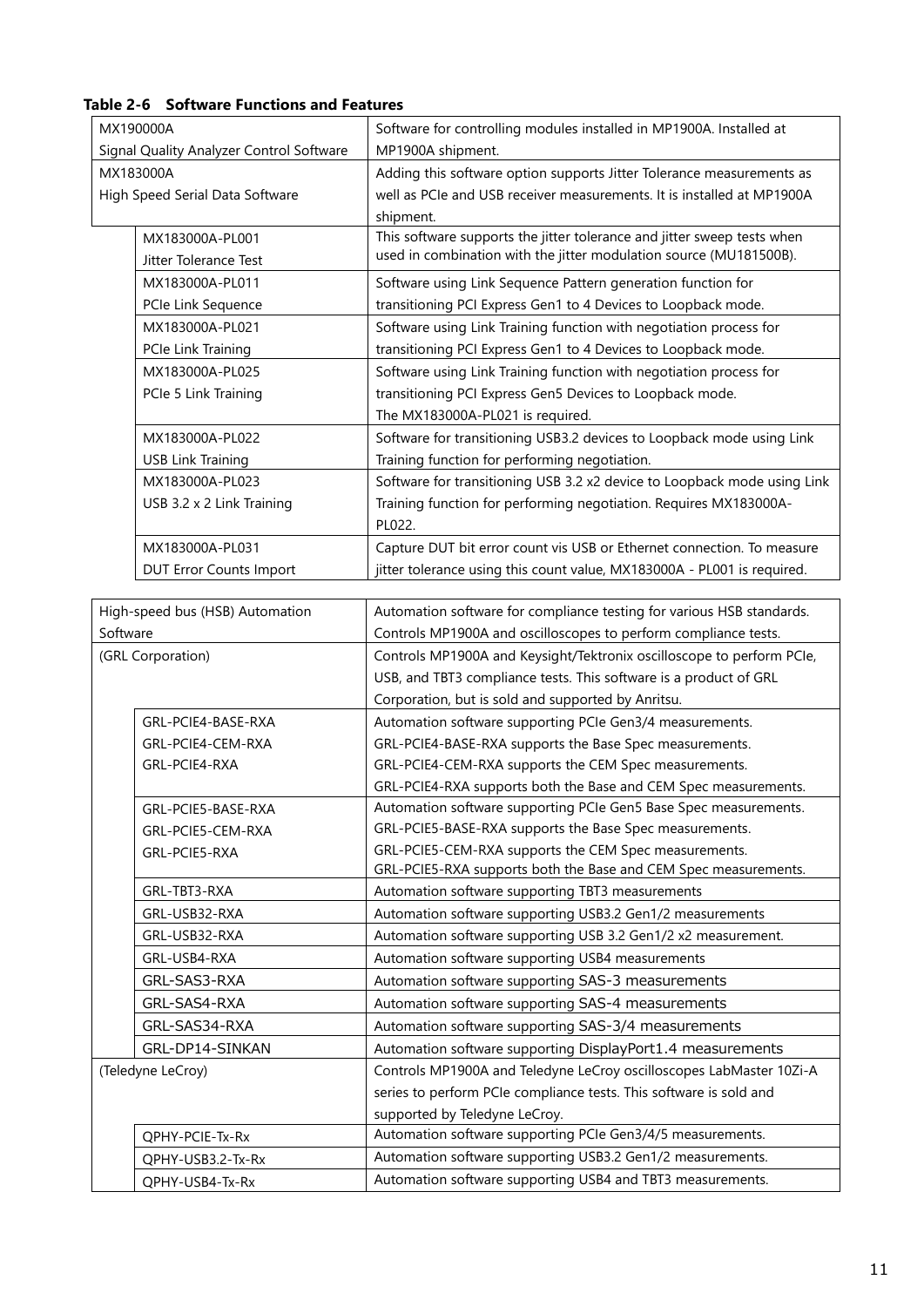# <span id="page-11-0"></span>**3. Option Combinations**

The following tables list the combinations of the main units, modules and options. Refer to each table when deciding option combinations.

| No.            | Upper Bit Rate | Number of Data<br>Channels<br>(Select one or other) | 10Tap Emphasis      | Variable ISI     | Data Phase Tuning      |
|----------------|----------------|-----------------------------------------------------|---------------------|------------------|------------------------|
|                |                |                                                     |                     |                  |                        |
| $\overline{2}$ |                |                                                     |                     |                  | Opt-030 1ch Data Delay |
| $\overline{3}$ |                | $1$ ch                                              |                     |                  |                        |
|                | 21 Gbit/s      | Opt-010                                             | Opt-011             |                  | Opt-030 1ch Data Delay |
| $\overline{4}$ | (Without Opt-  | 1ch Data Output                                     | 1ch 10 Tap Emphasis | Opt-040          |                        |
|                | 001)           |                                                     |                     | 1ch Variable ISI | Opt-030 1ch Data Delay |
| $\overline{5}$ | or             |                                                     |                     |                  |                        |
| 6              | 32 Gbit/s      |                                                     |                     |                  | Opt-031 2ch Data Delay |
| $\overline{7}$ | $Opt-001$      | 2 ch                                                |                     |                  |                        |
|                |                | Opt-020<br>2ch Data Output                          | Opt-021             |                  | Opt-031 2ch Data Delay |
| 8              |                |                                                     | 2ch 10 Tap Emphasis | $Opt-041$        |                        |
|                |                |                                                     |                     | 2ch Variable ISI | Opt-031 2ch Data Delay |

# **Table 3-1 21G/32G bit/s SI PPG MU195020A**

## **Table 3-2 PAM4 PPG MU196020A**

| No.            | <b>Upper Operating</b><br>Rate<br>(Select either) | 4Tap Emphasis | Adjustable ISI | <b>FEC Pattern</b><br>Generation | Data Phase Tuning<br>Data Delay | Multi Channel<br>Inter-Module<br>Synchronization |
|----------------|---------------------------------------------------|---------------|----------------|----------------------------------|---------------------------------|--------------------------------------------------|
| $\mathbf{1}$   |                                                   |               |                |                                  |                                 | $\overline{\phantom{a}}$                         |
| $\overline{c}$ |                                                   |               |                |                                  |                                 |                                                  |
| 3              |                                                   |               |                |                                  | Opt-030                         | Opt-050                                          |
| $\overline{4}$ |                                                   |               |                |                                  |                                 |                                                  |
| 5              |                                                   |               |                | Opt-042                          |                                 |                                                  |
| $\sqrt{6}$     | 32.1 Gbaud                                        |               |                |                                  | Opt-030                         | Opt-050                                          |
| $\overline{7}$ | Opt-001                                           |               |                |                                  |                                 |                                                  |
| 8              | or                                                |               |                |                                  |                                 |                                                  |
| $9$            | 58.2 Gbaud                                        |               |                |                                  | Opt-030                         | Opt-050                                          |
| 10             | Opt-002                                           |               |                |                                  |                                 | $\overline{\phantom{0}}$                         |
| 11             | or                                                |               |                | Opt-042                          | Opt-030                         |                                                  |
| 12             | 64.2 Gbaud                                        |               |                |                                  |                                 | Opt-050                                          |
| 13             | Opt-003                                           | Opt-011       |                |                                  |                                 |                                                  |
| 14             |                                                   |               |                |                                  |                                 |                                                  |
| 15             |                                                   |               |                |                                  | Opt-030                         | Opt-050                                          |
| 16             |                                                   |               | Opt-040        |                                  |                                 |                                                  |
| 17             |                                                   |               |                | Opt-042                          |                                 |                                                  |
| 18             |                                                   |               |                |                                  | Opt-030                         | Opt-050                                          |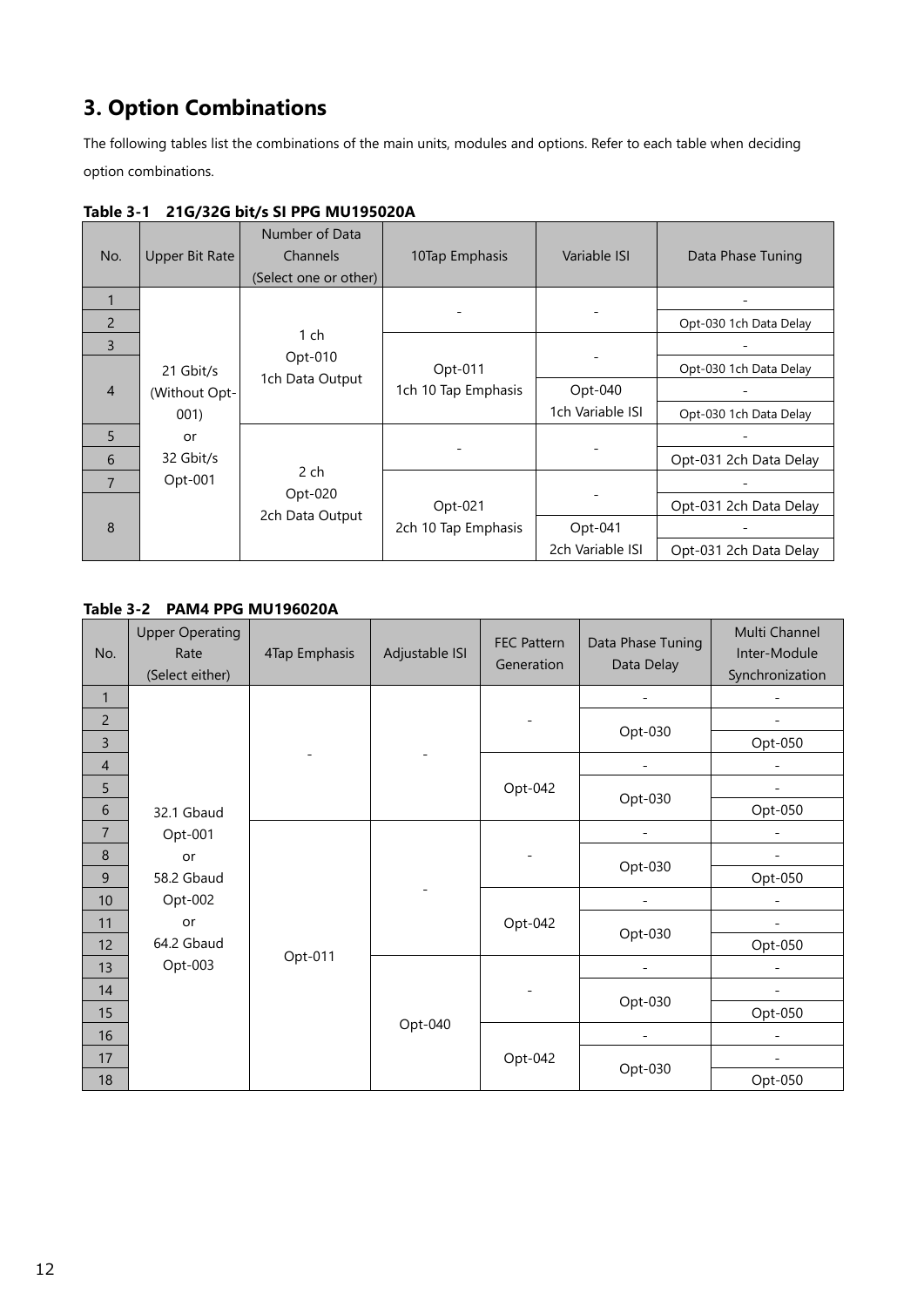## **Table 3-3 28G/32G bit/s PPG MU183020A**

| No.            | Upper Bit Rate              | Data ch<br>No. | Data Amplitude<br>(Select one or other) | Data Phase Tuning      |
|----------------|-----------------------------|----------------|-----------------------------------------|------------------------|
| 1              |                             |                |                                         |                        |
| 2              |                             |                | Opt-012 0.5 Vp-p to 2.0 Vp-p            | Opt-030 1ch Data Delay |
| 3              |                             | 1ch            |                                         |                        |
| $\overline{4}$ | 28.1 Gbit/s                 |                | Opt-013 0.5 Vp-p to 3.5 Vp-p            | Opt-030 1ch Data Delay |
| 5              | (Without Opt-001)           |                |                                         |                        |
| 6              |                             | 2ch            | Opt-022 0.5 Vp-p to 2.0 Vp-p            | Opt-031 2ch Data Delay |
| $\overline{7}$ |                             |                | Opt-023 0.5 Vp-p to 3.5 Vp-p            |                        |
| 8              |                             |                |                                         | Opt-031 2ch Data Delay |
| 9              |                             | 1ch            | Opt-012 0.5 Vp-p to 2.0 Vp-p            |                        |
| 10             |                             |                |                                         | Opt-030 1ch Data Delay |
| 11             |                             |                | Opt-013 0.5 Vp-p to 3.5 Vp-p            |                        |
| 12             | 32.1 Gbit/s                 |                |                                         | Opt-030 1ch Data Delay |
| 13             | Opt-001 32 Gbit/s Expansion |                | Opt-022 0.5 Vp-p to 2.0 Vp-p            |                        |
| 14             |                             | 2ch            |                                         | Opt-031 2ch Data Delay |
| 15             |                             |                |                                         |                        |
| 16             |                             |                | Opt-023 0.5 Vp-p to 3.5 Vp-p            | Opt-031 2ch Data Delay |

## **Table 3-4 21G/32G bit/s SI ED MU195040A**

| No.             | <b>Upper Bit Rate</b>       | Number of Data<br>Channels<br>(Select one or other) | <b>CTLE</b> | Clock Recovery (SSC supported) |
|-----------------|-----------------------------|-----------------------------------------------------|-------------|--------------------------------|
| 1               |                             |                                                     |             |                                |
| $\mathsf{2}$    |                             | 1ch                                                 |             | Opt-022 Clock Recovery         |
| 3               |                             | Opt-010<br>1ch ED                                   | Opt-011     |                                |
| $\overline{4}$  | 21 Gbit/s                   |                                                     | 1ch CTLE    | Opt-022 Clock Recovery         |
| 5               | (Without Opt-001)           | 2ch<br>Opt-020<br>2ch ED                            |             |                                |
| 6               |                             |                                                     |             | Opt-022 Clock Recovery         |
| $\overline{7}$  |                             |                                                     | Opt-021     |                                |
| 8               |                             |                                                     | 2ch CTLE    | Opt-022 Clock Recovery         |
| 9               |                             |                                                     |             |                                |
| 10 <sup>°</sup> |                             | 1ch                                                 |             | Opt-022 Clock Recovery         |
| 11              |                             | Opt-010<br>1ch ED                                   | Opt-011     |                                |
| 12              | 32.1 Gbit/s                 |                                                     | 1ch CTLE    | Opt-022 Clock Recovery         |
| 13              | Opt-001 32 Gbit/s Expansion |                                                     |             |                                |
| 14              |                             | 2ch                                                 |             | Opt-022 Clock Recovery         |
| 15              |                             | Opt-020                                             | Opt-021     |                                |
| 16              |                             | 2ch ED                                              | 2ch CTLE    | Opt-022 Clock Recovery         |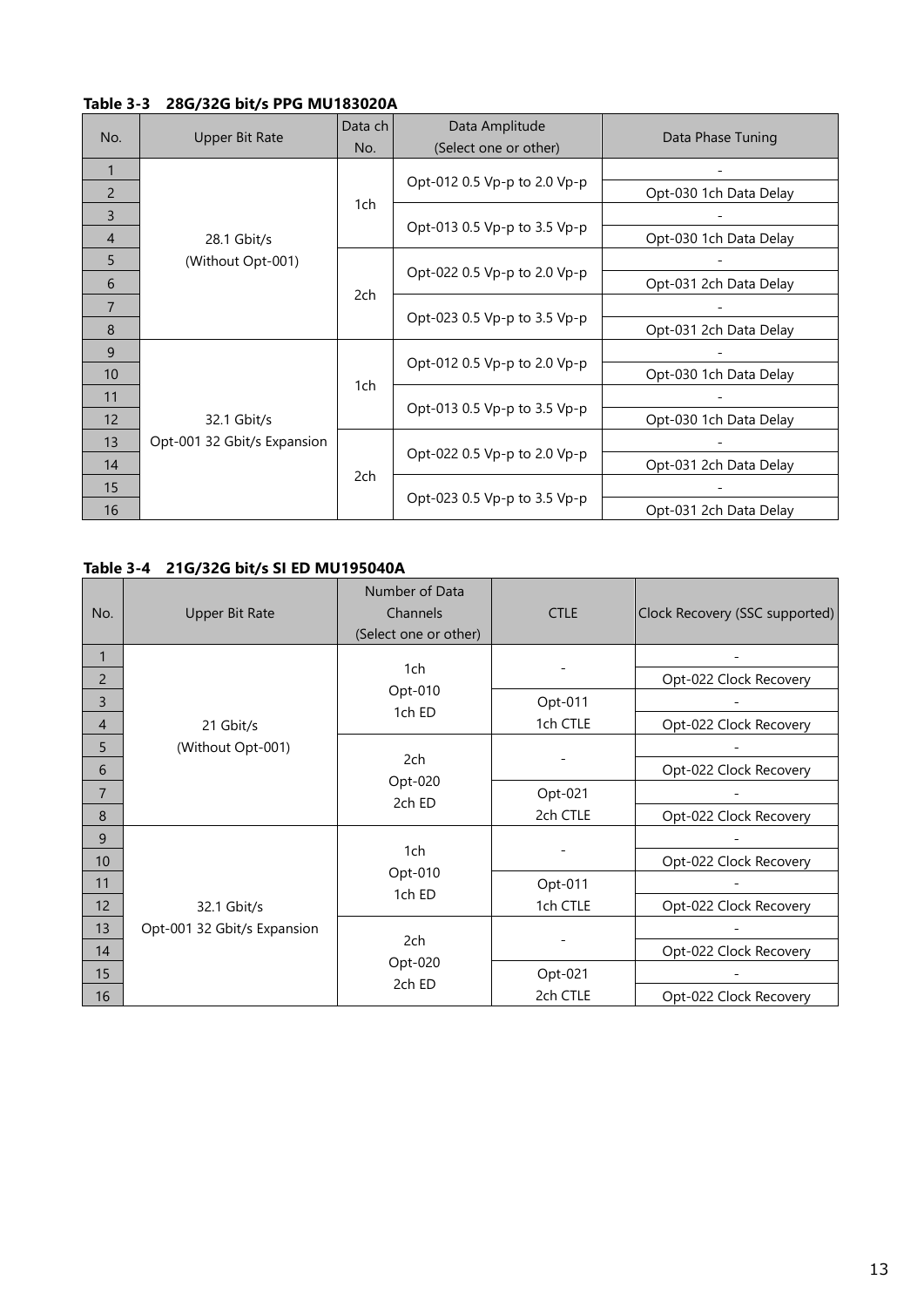## **Table 3-5 PAM4 ED MU196040B**

| No.             | <b>Upper Bit Rate</b> | Equalizer | <b>FEC Analysis</b> | <b>SER Measurement</b> | Clock Recovery 32G       | Clock Recovery 58G       |
|-----------------|-----------------------|-----------|---------------------|------------------------|--------------------------|--------------------------|
| $\mathbf{1}$    |                       |           |                     |                        |                          |                          |
| $\overline{c}$  |                       |           |                     |                        | Opt-021 29G CR           | $\overline{\phantom{a}}$ |
| 3               |                       |           |                     |                        | Opt-022 32G CR           |                          |
| $\overline{4}$  |                       |           |                     |                        |                          | $\frac{1}{2}$            |
| 5               |                       |           |                     | Opt-041                | Opt-021 29G CR           | $\overline{\phantom{a}}$ |
| 6               |                       |           |                     | <b>SER Measurement</b> | Opt-022 32G CR           | $\overline{\phantom{a}}$ |
| $\overline{7}$  |                       |           |                     |                        |                          |                          |
| $\bf 8$         |                       |           | Opt-042             | Opt-041                | Opt-021 29G CR           | $\overline{\phantom{a}}$ |
| 9               | Opt-001               |           | <b>FEC Analysis</b> | <b>SER Measurement</b> | Opt-022 32G CR           | $\overline{\phantom{a}}$ |
| 10              | 32G baud              |           |                     |                        |                          | $\overline{\phantom{a}}$ |
| 11              |                       |           |                     |                        | Opt-021 29G CR           | $\sim$                   |
| 12              |                       |           |                     |                        | Opt-022 32G CR           | $\overline{\phantom{a}}$ |
| 13              |                       |           |                     |                        |                          | $\overline{\phantom{a}}$ |
| 14              |                       | Opt-011   |                     | Opt-041                | Opt-021 29G CR           | $\bar{\phantom{a}}$      |
| 15              |                       | Equalizer |                     | <b>SER Measurement</b> | Opt-022 32G CR           | $\overline{\phantom{a}}$ |
| 16              |                       |           |                     |                        |                          | $\frac{1}{2}$            |
| 17              |                       |           | Opt-042             | Opt-041                | Opt-021 29G CR           | $\sim$                   |
| 18              |                       |           | <b>FEC Analysis</b> | <b>SER Measurement</b> | Opt-022 32G CR           | ÷,                       |
| 19              |                       |           |                     |                        | $\Box$                   | $\overline{\phantom{a}}$ |
| 20              |                       |           |                     |                        |                          | $\overline{\phantom{a}}$ |
| 21              |                       |           |                     |                        | Opt-021 29G CR           | Opt-023 58G CR           |
| 22              |                       |           |                     |                        |                          |                          |
| 23              |                       |           |                     |                        | Opt-022 32G CR           | Opt-023 58G CR           |
| 24              |                       |           |                     |                        |                          |                          |
| 25              |                       |           |                     |                        | Opt-021 29G CR           |                          |
| 26              |                       |           |                     | Opt-041                |                          | Opt-023 58G CR           |
| 27              |                       |           |                     | <b>SER Measurement</b> | Opt-022 32G CR           | $\overline{\phantom{a}}$ |
| 28              |                       |           |                     |                        |                          | Opt-023 58G CR           |
| 29              |                       |           |                     |                        |                          |                          |
| 30              |                       |           |                     |                        |                          |                          |
| 31              |                       |           | Opt-042             | Opt-041                | Opt-021 29G CR           | Opt-023 58G CR           |
| 32 <sub>2</sub> |                       |           | <b>FEC Analysis</b> | <b>SER Measurement</b> |                          |                          |
| 33              | Opt-002               |           |                     |                        | Opt-022 32G CR           | Opt-023 58G CR           |
| 34              | 58G baud              |           |                     |                        |                          |                          |
| 35              |                       |           |                     |                        |                          | $\overline{\phantom{a}}$ |
| 36              |                       |           |                     |                        | Opt-021 29G CR           | Opt-023 58G CR           |
| 37              |                       |           |                     |                        |                          |                          |
| 38              |                       |           |                     |                        | Opt-022 32G CR           | Opt-023 58G CR           |
| 39              |                       |           |                     |                        | $\overline{\phantom{a}}$ | $\overline{\phantom{a}}$ |
| 40              |                       |           |                     |                        | Opt-021 29G CR           |                          |
| $41\,$          |                       | Opt-011   |                     | Opt-041                |                          | Opt-023 58G CR           |
| 42              |                       | Equalizer |                     | <b>SER Measurement</b> | Opt-022 32G CR           |                          |
| 43              |                       |           |                     |                        |                          | Opt-023 58G CR           |
| 44              |                       |           |                     |                        |                          |                          |
| 45              |                       |           |                     |                        |                          |                          |
| 46              |                       |           | Opt-042             | Opt-041                | Opt-021 29G CR           | Opt-023 58G CR           |
| 47              |                       |           | <b>FEC Analysis</b> | <b>SER Measurement</b> |                          |                          |
| 48              |                       |           |                     |                        | Opt-022 32G CR           | Opt-023 58G CR           |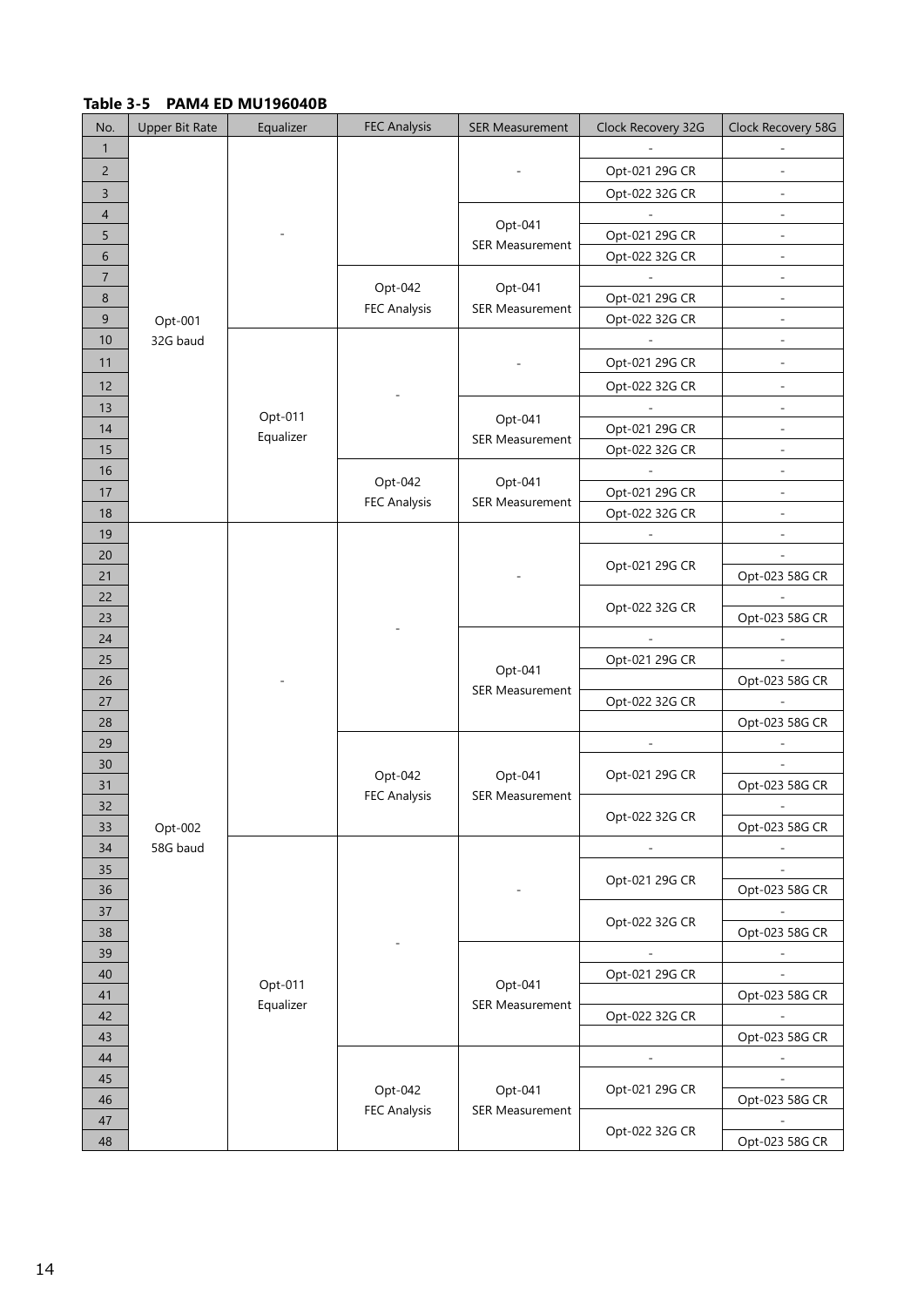# **Table 3-6 PAM4 ED MU196040A**

| No. | Upper Bit Rate                                  | Clock Recovery         | <b>SER Measurement</b>  |
|-----|-------------------------------------------------|------------------------|-------------------------|
|     | 32.1 Gbaud<br>$(Opt-001)$<br>(mandatory option) |                        | -                       |
|     |                                                 |                        | Opt-041 SER Measurement |
|     |                                                 |                        | -                       |
|     |                                                 | Opt-022 Clock Recovery | Opt-041 SER Measurement |

# **Table 3-7 28G/32G bit/s High Sensitivity ED MU183040B**

| No.            | <b>Upper Bit Rate</b>       | Number of Data Channels<br>(Select one or other) | <b>Clock Recovery</b>  | <b>Clock Phase Tuning</b> |
|----------------|-----------------------------|--------------------------------------------------|------------------------|---------------------------|
|                |                             |                                                  |                        |                           |
| $\overline{2}$ | 28.1 Gbit/s                 | Opt-010 1ch ED                                   | Opt-022 Clock Recovery |                           |
| 3              | (Without Opt-001)           |                                                  |                        |                           |
| $\overline{4}$ |                             | Opt-020 2ch ED                                   | Opt-022 Clock Recovery |                           |
| 5              |                             |                                                  |                        | Built-in as standard      |
| 6              |                             | Opt-010 1ch ED                                   | Opt-022 Clock Recovery |                           |
| 7              | 32.1 Gbit/s                 |                                                  | Opt-023 Clock Recovery |                           |
| 8              | Opt-001 32 Gbit/s Expansion |                                                  |                        |                           |
| 9              |                             | Opt-020 2ch ED                                   | Opt-022 Clock Recovery |                           |
| 10             |                             |                                                  | Opt-023 Clock Recovery |                           |

# **Table 3-8 Signal Quality Analyzer-R MP1900A (Main frame)**

| No. | Mainframe OS                                                                                                          |                                                                                                                                                                                                                                                                                                                               |  |
|-----|-----------------------------------------------------------------------------------------------------------------------|-------------------------------------------------------------------------------------------------------------------------------------------------------------------------------------------------------------------------------------------------------------------------------------------------------------------------------|--|
|     | Units ordered prior to this date have Windows Embedded Standard 7<br>Without Option-110 or -210 Retrofit<br>installed |                                                                                                                                                                                                                                                                                                                               |  |
|     | Option-110 or -210 Retrofit                                                                                           | These options upgrade main units with Windows Embedded Standard<br>7 installed to Windows 10 by remodeling hardware.<br>In addition, after hardware remodeling, Anritsu physically destroys all<br>unnecessary parts used previously by Windows Embedded Standard 7.<br>Contact our business representative for more details. |  |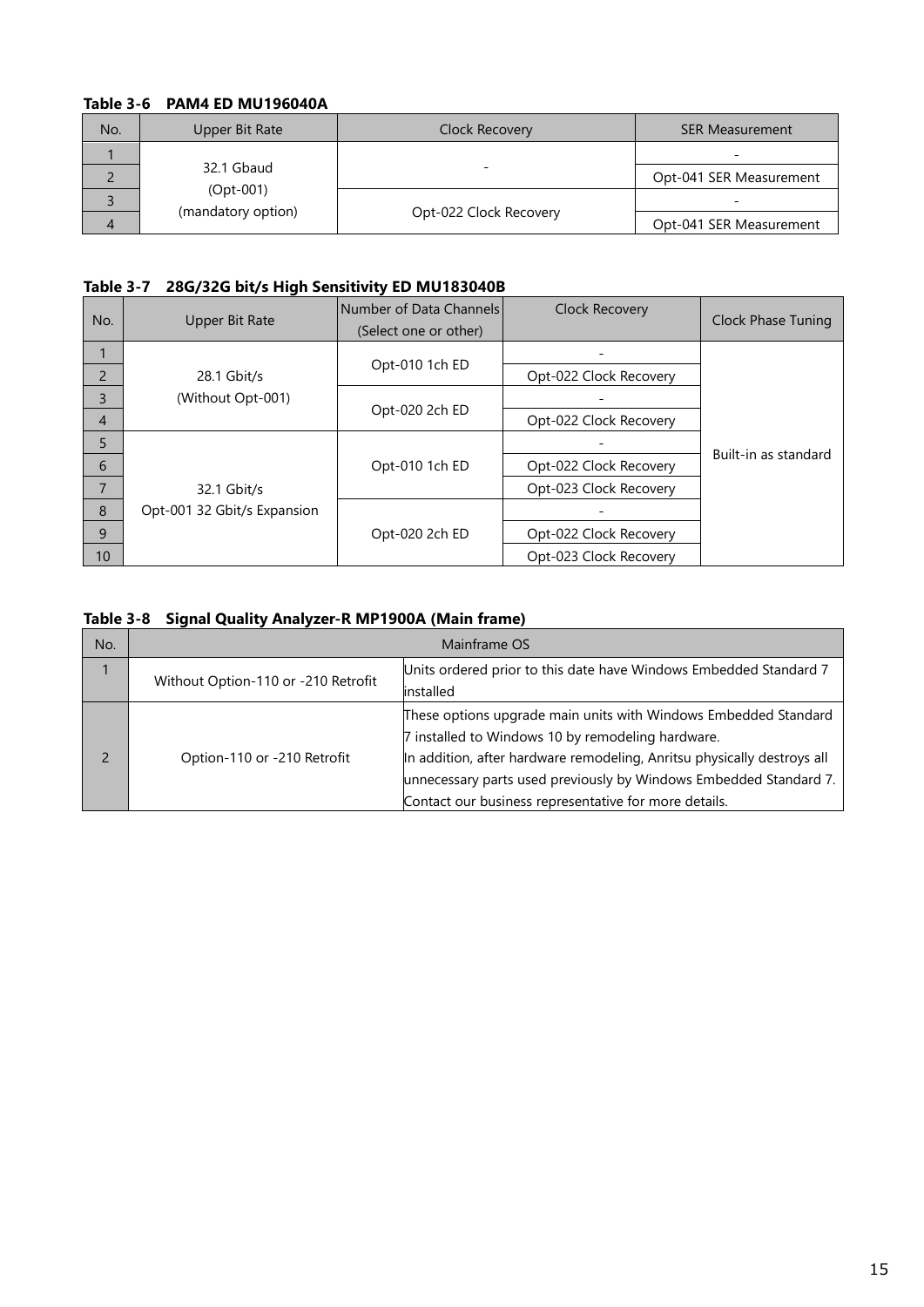# <span id="page-15-0"></span>**4. Module Combinations**

| Model     | Description | Model       | Description | Model     | Description |
|-----------|-------------|-------------|-------------|-----------|-------------|
| MU181000B | Synthesizer | MU196020A   | PAM4 PPG    | MU183020A | 32G PPG     |
| MU181500B | Jitter      | MU196040A/B | PAM4 ED     | MU183021A | 32G PPG 4CH |
| MU195050A | Noise       | MU195020A   | SI PPG      | MU183040B | 32G ED      |
|           |             | MU195040A   | SI ED       | MU183041B | 32G ED 4CH  |

This chapter explains the following supported module configurations.

#### **4.1 Restrictions**

#### **4.1.1 Restrictions on Module Combination**

|                                     | <b>Restrictions</b>                                                                                                                                                                                                                                                                                                                                                                                                                                                                                                                                                                                                                                                                                                                                      |
|-------------------------------------|----------------------------------------------------------------------------------------------------------------------------------------------------------------------------------------------------------------------------------------------------------------------------------------------------------------------------------------------------------------------------------------------------------------------------------------------------------------------------------------------------------------------------------------------------------------------------------------------------------------------------------------------------------------------------------------------------------------------------------------------------------|
|                                     | There are no restrictions on the slot positions.                                                                                                                                                                                                                                                                                                                                                                                                                                                                                                                                                                                                                                                                                                         |
| Synthesizer Module<br>Jitter Module | The SJ2 Jitter generation function can be used when Opt-001 is installed in the Synthesizer MU181000A/B module<br>and the Jitter Modulation Source MU181500B module is installed in same unit. To achieve the best SJ2 accuracy and<br>reliability, the synthesizer module and jitter modulation source module combination is tuned at shipment.<br>Consequently, the performance cannot be quaranteed if the shipped module configuration is changed.<br>When adding a new jitter modulation source module to a customer's existing synthesizer configuration (with Opt-<br>001), since the SJ2 Jitter generation accuracy described in the catalog will not be met, the customer's synthesizer<br>module must be returned to Anritsu for readjustment. |
|                                     | Use either the standard BERT module configuration described in section 4.2.1, or the module configuration<br>described in sections 4.2.2 to 4.2.4.                                                                                                                                                                                                                                                                                                                                                                                                                                                                                                                                                                                                       |
| PAM4 PPG/ED Module                  | A maximum of four PPG or ED modules can be installed. When using multiple PPG modules, install the PPG<br>modules sequentially from slot 1                                                                                                                                                                                                                                                                                                                                                                                                                                                                                                                                                                                                               |
| SI PPG/ED Module                    | The Channel Synchronization and Combination functions between modules can only be set when the two target<br>modules are the same model and have the same configuration.                                                                                                                                                                                                                                                                                                                                                                                                                                                                                                                                                                                 |
|                                     | (About SI PPG/ED) The 2ch Combination function across two modules is not supported. The 2ch Combination<br>function requires the 2ch PPG/ED option. Use of two 1ch PPG/ED modules does not support 2ch Combination<br>setting.                                                                                                                                                                                                                                                                                                                                                                                                                                                                                                                           |
|                                     | Use the module configuration described in sections 4.2.2 to 4.2.4                                                                                                                                                                                                                                                                                                                                                                                                                                                                                                                                                                                                                                                                                        |
| 32G PPG/ED Module                   | The 2ch Combination function across two modules is not supported. The 2ch Combination function requires the 2ch<br>PPG/ED option. Use of two 1ch PPG/ED modules does not support 2ch Combination setting.                                                                                                                                                                                                                                                                                                                                                                                                                                                                                                                                                |
| Noise Module                        | There are no restrictions on the slot positions.<br>When connecting PPG to the Noise module using the standard and accessory cable, install the Noise module in the<br>slot immediately above or below PPG.                                                                                                                                                                                                                                                                                                                                                                                                                                                                                                                                              |

### **4.1.2 Restrictions on Jitter Tolerance Test**

Restrictions of Jitter Tolerance Test (MX183000A-PL001) in combination of PPG / ED modules are as follows.

\* The following are restrictions on PAM4. There is no restriction on NRZ.

|            |           |             | ED Module                  |
|------------|-----------|-------------|----------------------------|
|            |           |             | MU195040A                  |
|            |           | MU196040A/B | MU183040B/41B              |
|            | MU196020A | ✓           | $\overline{\phantom{0}}$   |
| PPG Module | MU195020A |             |                            |
|            | MU183020A | -           | $\boldsymbol{\nu}^{\star}$ |

\* G0375A is required on the PPG side. Please use PAM4 Control screen of MX183000A.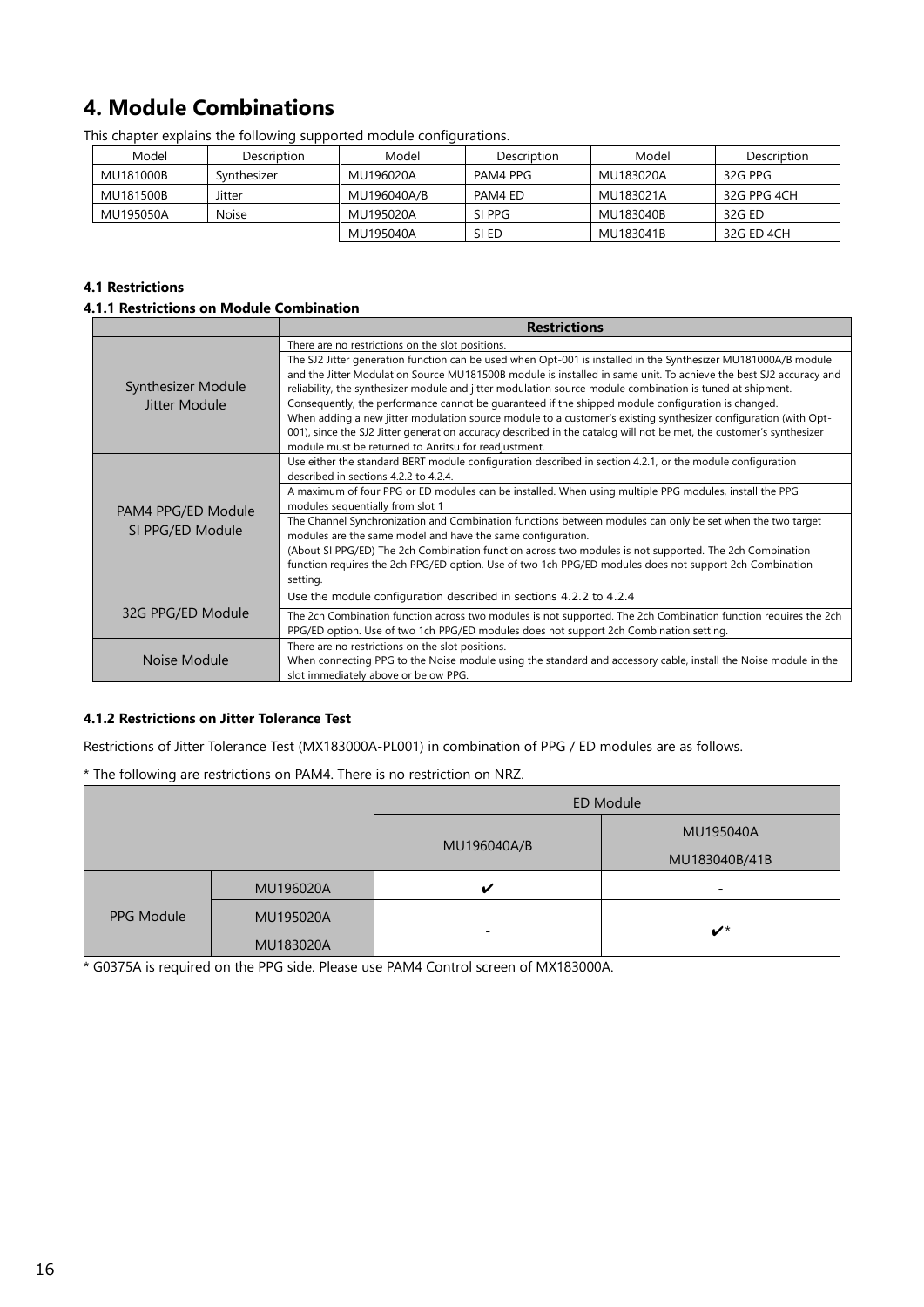#### **4.2 Verified module configuration**

The verified module configuration is shown below. If you want to use the configuration not listed here, please contact our sales representative.

#### **4.2.1 Standard BERT Module Configurations**

This configuration can be started as "Standard BERT" with MX190000A control software.

| Slot No.          | <b>Standard BERT for PAM4</b><br>1ch NRZ/PAM4 BER Measurement | <b>Standard BERT for SI</b><br>1 to 2ch NRZ or 1ch PAM4 BER Measurement<br><b>PCIe/USB Applications</b> |  |
|-------------------|---------------------------------------------------------------|---------------------------------------------------------------------------------------------------------|--|
| Slot1             |                                                               |                                                                                                         |  |
| Slot <sub>2</sub> | Synthesizer                                                   | Synthesizer                                                                                             |  |
| Slot3             | <b>Jitter</b>                                                 | Jitter                                                                                                  |  |
| Slot4             |                                                               |                                                                                                         |  |
| Slot <sub>5</sub> | $-$ *2                                                        | $-$ *3                                                                                                  |  |
| Slot <sub>6</sub> | PAM4 ED                                                       | SI ED                                                                                                   |  |
| Slot7             | PAM4 PPG                                                      | SI PPG                                                                                                  |  |
| Slot <sub>8</sub> | Noise <sup>*1</sup>                                           | Noise <sup>*1</sup>                                                                                     |  |

\*1 It can be used without this module

\*2 It can be used with SI ED

\*3 It can be used with PAM4 PPG, PAM4 ED or 32G ED

#### Please start with "Expert BERT" instead of "Standard BERT".

| Slot No.          | Only PAM4 PPG or ED        |                          | SI PPG/ED and 32G PPG/ED configurations |                          |       | PAM4 PPG, PAM4 ED & SI ED configurations |
|-------------------|----------------------------|--------------------------|-----------------------------------------|--------------------------|-------|------------------------------------------|
| Slot1             |                            |                          |                                         |                          |       |                                          |
| Slot <sub>2</sub> |                            |                          |                                         | Synthesizer*1            |       |                                          |
| Slot3             |                            |                          |                                         |                          |       |                                          |
| Slot4             |                            | Jitter <sup>*1</sup>     |                                         |                          |       |                                          |
| Slot5             | PAM4 ED <sup>*1</sup><br>- |                          |                                         |                          |       |                                          |
| Slot <sub>6</sub> |                            | PAM4 ED                  | 32G ED                                  |                          | SI ED | SI ED                                    |
| Slot7             | PAM4 PPG                   | $\overline{\phantom{a}}$ | 32G PPG<br>SI PPG                       |                          |       | PAM4 PPG                                 |
| Slot <sub>8</sub> | Noise <sup>*1</sup>        | Noise <sup>*1</sup>      |                                         | $\overline{\phantom{a}}$ | -     | Noise <sup>*1</sup>                      |

\*1 It can be used without this module

### **4.2.2 2ch PAM4, 4ch NRZ BER Configurations**

Install the PPG modules sequentially from slot 1

Start after selecting [Expert BERT] at the MX190000A control software.

| Slot No.                   | <b>PAM4 PPG/ED Configuration</b> | <b>PAM4 PPG/ED Configuration</b><br>(with Noise x1) | <b>SI PPG/ED Configuration</b> |
|----------------------------|----------------------------------|-----------------------------------------------------|--------------------------------|
| Slot1<br>Slot <sub>2</sub> | PAM4 PPG x 2                     | PAM4 PPG x 2                                        | $SI$ PPG $\times$ 2            |
| Slot <sub>3</sub>          |                                  | <b>Noise</b>                                        |                                |
| Slot4                      | Jitter*1                         | PAM4 ED <sup>*1</sup>                               | Jitter*1                       |
| Slot <sub>5</sub>          |                                  |                                                     |                                |
| Slot <sub>6</sub>          | Synthesizer*1                    | Jitter* <sup>1</sup>                                | Synthesizer*1                  |
| Slot7                      |                                  |                                                     |                                |
| Slot <sub>8</sub>          | PAM4 ED x 2 *1, *2               | Synthesizer*1                                       | SI ED x 2 *1, *2               |

\*1 It can be used without this module.

\*2 Load the ED in Slot 8 when using a configuration with two PPGs and one ED.

| Slot No.          | SI PPG and PAM4 ED   | SI PPG/ED and 32G PPG/ED                              |  |
|-------------------|----------------------|-------------------------------------------------------|--|
| Slot1             | SI PPG x2            |                                                       |  |
| Slot <sub>2</sub> |                      | SI PPG x2 or 32G PPG x2 or 32G PPG 4CH                |  |
| Slot3             | Jitter <sup>*1</sup> | Jitter <sup>*1</sup>                                  |  |
| Slot4             |                      |                                                       |  |
| Slot5             |                      |                                                       |  |
| Slot <sub>6</sub> | Synthesizer*1        | Synthesizer*1                                         |  |
| Slot7             | PAM4 ED x2*1, *2     | SI ED x2 or 32G ED x2 or 32G ED 4CH <sup>*1, *2</sup> |  |
| Slot <sub>8</sub> |                      |                                                       |  |

\*1 It can be used without this module.

\*2 Load the ED in Slot 8 when using a configuration with two PPGs and one ED.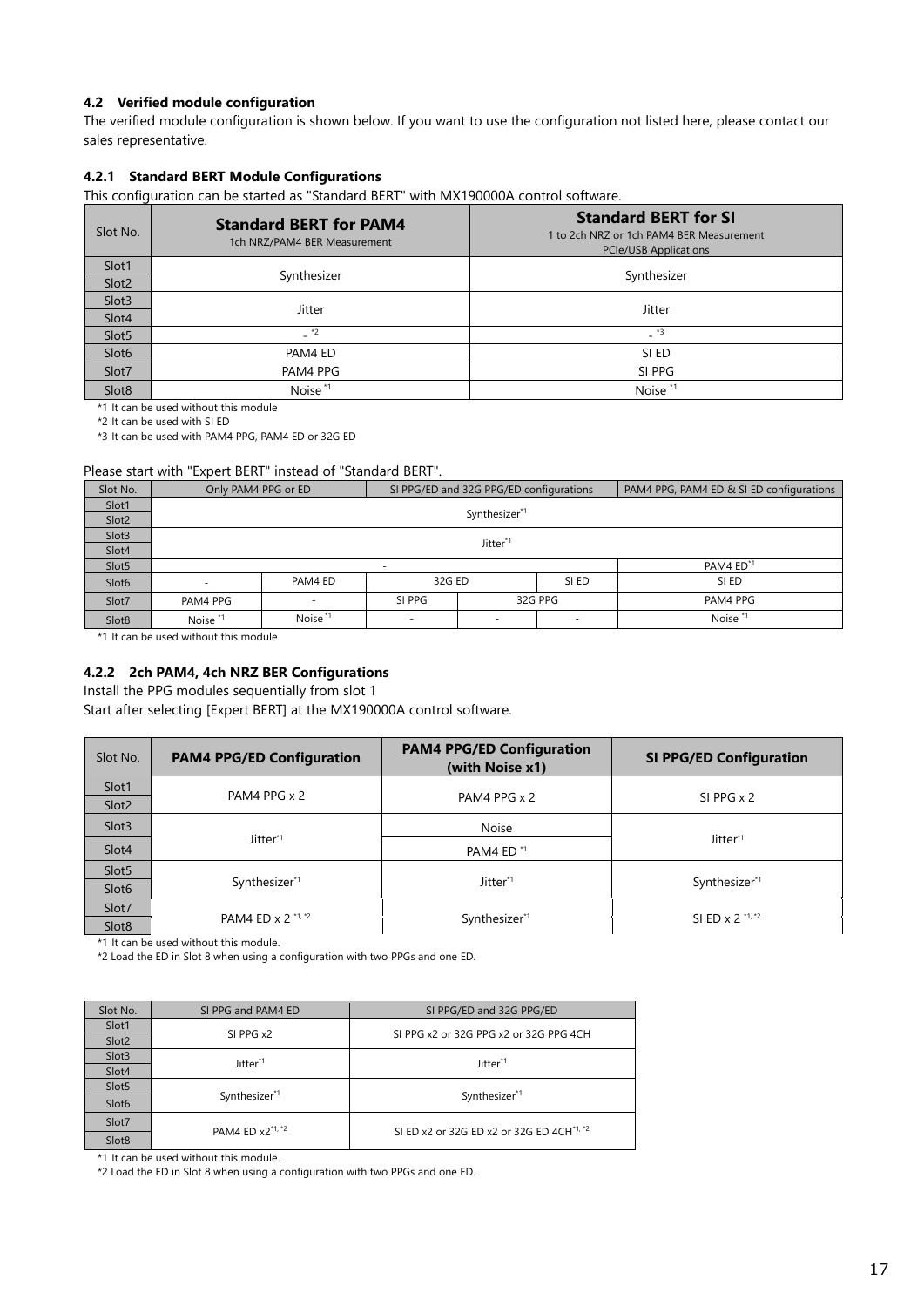#### **4.2.3 2ch PAM4 BERT + Noise Configurations**

|                            | <b>PAM4 PPG/ED Configuration</b> |             | <b>SI PPG/ED Configuration</b> |             |  |
|----------------------------|----------------------------------|-------------|--------------------------------|-------------|--|
| Slot No.                   | Unit No.1                        | Unit No.2   | Unit No.1                      | Unit No.2   |  |
| Slot1<br>Slot <sub>2</sub> | Jitter                           | Synthesizer | <b>Jitter</b>                  | Synthesizer |  |
| Slot <sub>3</sub>          | <b>Noise</b>                     |             | <b>Noise</b>                   |             |  |
| Slot4                      | PAM4 PPG                         |             | SI PPG                         |             |  |
| Slot <sub>5</sub>          | PAM4 ED*1                        | -           | SI ED*1                        |             |  |
| Slot <sub>6</sub>          | PAM4 ED*1                        |             | SI ED <sup>*1</sup>            |             |  |
| Slot7                      | PAM4 PPG                         |             | SI PPG                         |             |  |
| Slot <sub>8</sub>          | Noise                            |             | Noise                          |             |  |

Start after selecting [Expert BERT] at the MX190000A control software.

\*1 Load the ED in Slot 5 when using a configuration with two PPGs and one ED. It can be used either without this module or with the synthesizer module loaded.

#### Other configuration:

| Slot No.          | Unit No.1             | Unit No.2   |
|-------------------|-----------------------|-------------|
| Slot1             |                       | Synthesizer |
| Slot2             | Jitter                |             |
| Slot3             | <b>Noise</b>          |             |
| Slot4             | PAM4 PPG              |             |
| Slot5             | PAM4 ED <sup>*1</sup> |             |
| Slot <sub>6</sub> | $SI$ ED <sup>*1</sup> |             |
| Slot7             | SI PPG                |             |
| Slot <sub>8</sub> | <b>Noise</b>          |             |

\*1 It can be used either without this module or with the synthesizer module loaded.

#### **4.2.4 4ch PAM4 BERT Configurations**

Install the PPG modules sequentially from slot 1. Start after selecting [Expert BERT] at the MX190000A control software. Use the two J1748A Power Splitter units and six J1728A Electrical Length Specified Coaxial Cables to supply clocks from the Jitter module to the four PPG modules.

| Slot No.          | <b>PAM4 PPG/ED Configuration</b> |             | <b>SI PPG/ED Configuration</b> |                  |  |
|-------------------|----------------------------------|-------------|--------------------------------|------------------|--|
|                   | Tx                               | <b>Rx</b>   | Tx                             | <b>Rx</b>        |  |
| Slot1             |                                  |             |                                |                  |  |
| Slot <sub>2</sub> | PAM4 PPG x 4                     | PAM4 ED x 4 | SI PPG $\times$ 4              | $SI ED \times 4$ |  |
| Slot <sub>3</sub> |                                  |             |                                |                  |  |
| Slot4             |                                  |             |                                |                  |  |
| Slot5             |                                  |             |                                |                  |  |
| Slot <sub>6</sub> | Jitter*1                         |             | Jitter*1                       |                  |  |
| Slot7             |                                  | -           |                                |                  |  |
| Slot <sub>8</sub> | Synthesizer*1                    |             | Synthesizer*1                  |                  |  |

\*1 It can be used without this module.

Other configuration:

| Slot No.          |            | <b>Rx</b>  |             |           |  |
|-------------------|------------|------------|-------------|-----------|--|
| Slot1             |            |            |             |           |  |
| Slot <sub>2</sub> |            | SI PPG x2  | SI PPG x2   |           |  |
| Slot3             | 32G PPG x4 | 32G PPG x2 | 32G PPG 4CH | 32G ED x4 |  |
| Slot4             |            |            |             |           |  |
| Slot5             |            |            |             |           |  |
| Slot <sub>6</sub> |            |            |             |           |  |
| Slot7             |            | ۰          |             |           |  |
| Slot8             |            |            |             |           |  |

\*1 It can be used without this module.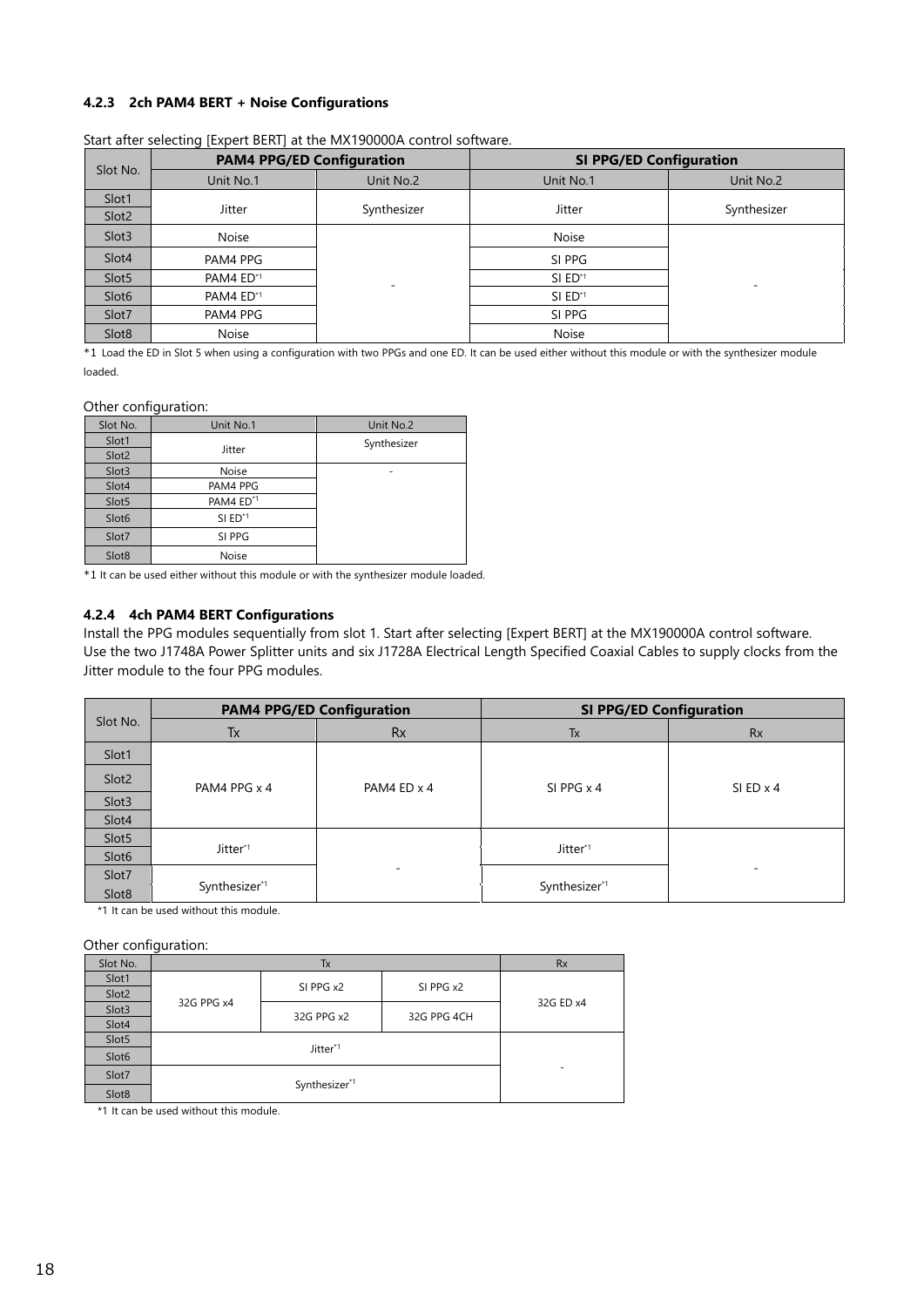## **4.3 Option Configuration Examples 4.3.1 Typical Option Configurations for Bus interconnect Evaluations**

| Category             | Module/Option   |                               | 2ch                           |                      |                |
|----------------------|-----------------|-------------------------------|-------------------------------|----------------------|----------------|
|                      | Name            | PCIe Gen1 to 5                | PCIe Gen1 to 5 Receiver       | SAS                  | PCIe Gen1 to 5 |
|                      |                 | Receiver                      | Compliance Test <sup>*1</sup> | <b>Receiver Test</b> | Receiver       |
|                      |                 | Compliance Test <sup>*1</sup> | Gen6 BER/JTOL Tests           |                      | Crosstalk Test |
| Main Frame           | <b>MP1900A</b>  | 1                             | 1                             | 1                    | 1              |
| Synthesizer          | MU181000B       | $\mathbf{1}$                  | $\mathbf{1}$                  | $\mathbf{1}$         | $\mathbf{1}$   |
|                      | MU181000B-001   |                               |                               |                      |                |
|                      | MU181000B-002   | $\mathbf{1}$                  | $\mathbf{1}$                  | $\mathbf{1}$         | $\mathbf{1}$   |
| Jitter Modulation    | MU181500B       | $\mathbf{1}$                  | 1                             | 1                    | $\mathbf{1}$   |
| 21G/32G PPG          | MU195020A       | 1                             |                               | 1                    | 1              |
|                      | MU195020A-001   | $1^*2$                        |                               | $1^{*2}$             | $1*2$          |
|                      | MU195020A-010   | $\mathbf{1}$                  |                               | 1                    |                |
|                      | MU195020A-020   |                               |                               |                      | 1              |
|                      | MU195020A-011   | $\mathbf{1}$                  |                               | $\mathbf{1}$         |                |
|                      | MU195020A-021   |                               |                               |                      | $\mathbf{1}$   |
|                      | MU195020A-030   |                               |                               |                      |                |
|                      | MU195020A-031   |                               |                               |                      | $\mathbf{1}$   |
|                      | MU195020A-040   | $1*3$                         |                               | $1*3$                |                |
|                      | MU195020A-041   |                               |                               |                      | $1*3$          |
|                      | MU195020A-050   | $1*6$                         |                               |                      |                |
|                      | MU195020A-051   | $1*6$                         |                               |                      |                |
| PAM4 PPG             | MU196020A       |                               | $\mathbf{1}$                  |                      |                |
|                      | MU196020A-001   |                               | $\mathbf{1}$                  |                      |                |
|                      | MU196020A-002   |                               |                               |                      |                |
|                      | MU196020A-003   |                               |                               |                      |                |
|                      | MU196020A-011   |                               | $\mathbf{1}$                  |                      |                |
|                      | MU196020A-030   |                               |                               |                      |                |
|                      | MU196020A-040   |                               |                               |                      |                |
|                      | MU196020A-042   |                               |                               |                      |                |
|                      | MU196020A-050   |                               |                               |                      |                |
| 21G/32G ED           | MU195040A       | $\mathbf{1}$                  | 1                             | 1                    | $\mathbf{1}$   |
|                      | MU195040A-001   | $1*2$                         | $1^{2}$                       | $1^{*2}$             | $1*2$          |
|                      | MU195040A-010   | $\mathbf{1}$                  | 1                             | 1                    |                |
|                      | MU195040A-020   |                               |                               |                      | $\mathbf{1}$   |
|                      | MU195040A-011   | $\mathbf{1}$                  | 1                             | 1                    |                |
|                      | MU195040A-021   |                               |                               |                      | 1              |
|                      | MU195040A-022   | $\mathbf{1}$                  | 1                             | 1                    | 1              |
| PAM4 ED              | MU196040B       |                               | $1*4$                         |                      |                |
|                      | MU196040B-001   |                               | $1*4$                         |                      |                |
|                      | MU196040B-002   |                               |                               |                      |                |
|                      | MU196040B-011   |                               | $1*4$                         |                      |                |
|                      | MU196040B-021   |                               |                               |                      |                |
|                      | MU196040B-022   |                               | $1*4$                         |                      |                |
|                      | MU196040B-023   |                               |                               |                      |                |
|                      | MU196040B-041   |                               | $\mathbf{1}$                  |                      |                |
|                      | MU196040B-042   |                               | 1                             |                      |                |
| <b>Voltage Noise</b> | MU195050A       | $\mathbf{1}$                  | $\mathbf{1}$                  | $\mathbf{1}$         |                |
|                      | MU195050A-001   |                               |                               |                      |                |
| Software             | MX183000A-PL001 | $\mathbf{1}$                  | 1                             |                      | 1              |
|                      | MX183000A-PL011 |                               |                               |                      |                |
|                      | MX183000A-PL021 | $\mathbf{1}$                  | $\mathbf{1}$                  |                      | $\mathbf{1}$   |
|                      | MX183000A-PL022 |                               |                               |                      |                |
|                      | MX183000A-PL025 | $1*5$                         | $1*5$                         |                      | $1*5$          |
|                      |                 |                               |                               |                      |                |

\*1 Anritsu contributes as a PCI-SIG member to PCI Express standards.

\*2 Required for PCIe Gen5 and SAS-4 support

\*3 Supports Gen5 Base Spec receive test as well as SA receiver test

\*4 PAM4 ED supports future Gen6 BER and JTOL measurements; enquire about support for Gen6 receiver tests.

\*5 Required for Gen5 CEM Spec receiver test

\*6 Opt-050 is used for PCIe Gen1 to Gen4 Link Training; Opt-051 is used for PCIe Gen5. Both Opt-050 and Opt-051 are required for PCIe Gen5.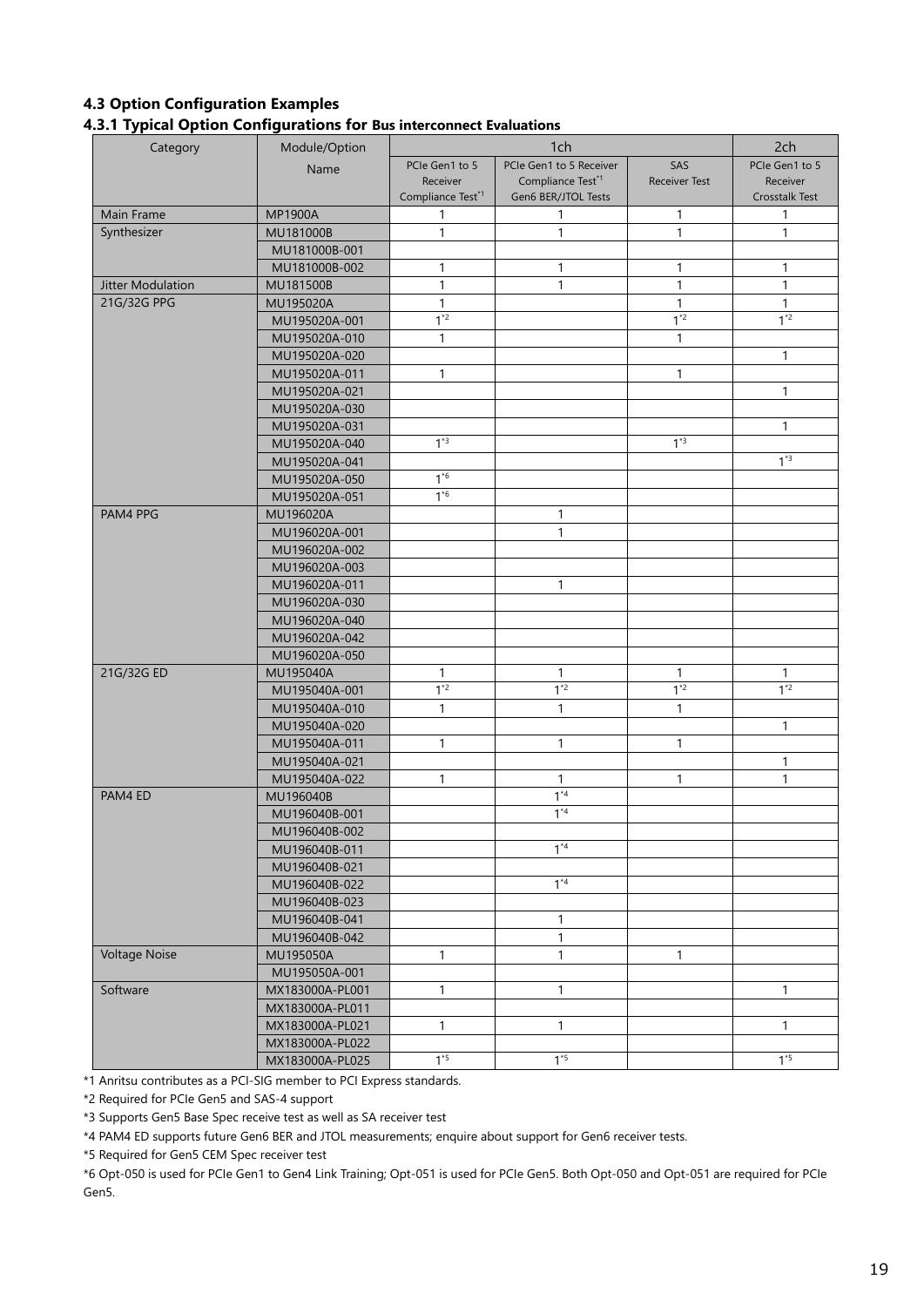| Category             | Module/Option                  | 1ch           |                      | 2ch          |              | 4ch          |              |                |
|----------------------|--------------------------------|---------------|----------------------|--------------|--------------|--------------|--------------|----------------|
|                      | Name                           | <b>USB3.2</b> | USB Type-C.          | DP1.4        | 32G          | 32G          | USB3.2 x 2   | 32G            |
|                      |                                |               |                      |              |              |              |              |                |
|                      |                                | Receiver      | Thunderbolt3         | Sink Test    | <b>NRZ</b>   | <b>NRZ</b>   | Receiver     | <b>NRZ</b>     |
|                      |                                | Test          | <b>Receiver Test</b> |              |              |              | test         |                |
| Main Frame           | <b>MP1900A</b>                 | $\mathbf{1}$  | 1                    | $\mathbf{1}$ | $\mathbf{1}$ | $\mathbf{1}$ | $\mathbf{1}$ | $\mathbf{1}$   |
| Synthesizer          | MU181000B                      | $\mathbf{1}$  | $\mathbf{1}$         | $\mathbf{1}$ | $\mathbf{1}$ | $\mathbf{1}$ | 1            | $\mathbf{1}$   |
|                      | MU181000B-001                  |               |                      |              |              |              |              |                |
|                      | MU181000B-002                  |               |                      |              |              |              |              |                |
| Jitter Modulation    | MU181500B                      | 1             | $\mathbf{1}$         | $\mathbf{1}$ | 1            | $\mathbf{1}$ | $\mathbf{1}$ | 1              |
| 21G/32G PPG          | MU195020A                      | 1             | $\mathbf{1}$         | 1            | 1            | $\mathbf{1}$ | 1            | $\overline{c}$ |
|                      | MU195020A-001                  |               |                      |              | $\mathbf{1}$ | 1            |              | $\overline{2}$ |
|                      | MU195020A-010                  | 1             | $\mathbf{1}$         |              | $\mathbf{1}$ |              |              |                |
|                      | MU195020A-020                  |               |                      | $\mathbf{1}$ |              | $\mathbf{1}$ | $\mathbf{1}$ | $\overline{c}$ |
|                      | MU195020A-011                  | $\mathbf{1}$  | $\mathbf{1}$         |              | $\mathbf{1}$ |              |              |                |
|                      | MU195020A-021                  |               |                      | 1            |              | $\mathbf{1}$ | $\mathbf{1}$ | $\overline{2}$ |
|                      | MU195020A-030                  |               |                      |              |              |              |              |                |
|                      | MU195020A-031                  |               |                      |              |              | $\mathbf{1}$ | 1            | $\overline{2}$ |
|                      | MU195020A-040                  |               |                      |              | 1            |              |              |                |
|                      | MU195020A-041                  | $1*8$         |                      |              |              | $\mathbf{1}$ |              | $\overline{2}$ |
|                      | MU195020A-050                  |               |                      |              |              |              |              |                |
| PAM4 PPG             | MU195020A-051                  |               |                      |              |              |              |              |                |
|                      | MU196020A                      |               |                      |              |              |              |              |                |
|                      | MU196020A-001                  |               |                      |              |              |              |              |                |
|                      | MU196020A-002<br>MU196020A-003 |               |                      |              |              |              |              |                |
|                      | MU196020A-011                  |               |                      |              |              |              |              |                |
|                      | MU196020A-030                  |               |                      |              |              |              |              |                |
|                      | MU196020A-040                  |               |                      |              |              |              |              |                |
|                      | MU196020A-042                  |               |                      |              |              |              |              |                |
|                      | MU196020A-050                  |               |                      |              |              |              |              |                |
| 21G/32G ED           | MU195040A                      | 1             | $\mathbf{1}$         |              | 1            | 1            | $\mathbf{1}$ | $\overline{2}$ |
|                      | MU195040A-001                  |               |                      |              | $\mathbf{1}$ | $\mathbf{1}$ |              | $\overline{2}$ |
|                      | MU195040A-010                  | 1             | $\mathbf{1}$         |              | $\mathbf{1}$ |              |              |                |
|                      | MU195040A-020                  |               |                      |              |              | $\mathbf{1}$ | $\mathbf{1}$ | $\overline{2}$ |
|                      | MU195040A-011                  | 1             | $\mathbf{1}$         |              | 1            |              |              |                |
|                      | MU195040A-021                  |               |                      |              |              | $\mathbf{1}$ | 1            | $\overline{2}$ |
|                      | MU195040A-022                  | 1             | $\mathbf{1}$         |              | 1            | $\mathbf{1}$ | 1            | $\overline{2}$ |
| PAM4 ED              | MU196040B                      |               |                      |              |              |              |              |                |
|                      | MU196040B-001                  |               |                      |              |              |              |              |                |
|                      | MU196040B-002                  |               |                      |              |              |              |              |                |
|                      | MU196040B-011                  |               |                      |              |              |              |              |                |
|                      | MU196040B-021                  |               |                      |              |              |              |              |                |
|                      | MU196040B-022                  |               |                      |              |              |              |              |                |
|                      | MU196040B-023                  |               |                      |              |              |              |              |                |
|                      | MU196040B-041                  |               |                      |              |              |              |              |                |
|                      | MU196040B-042                  |               |                      |              |              |              |              |                |
| <b>Voltage Noise</b> | MU195050A                      | $1*7$         | 1                    | 1            |              |              | $1^{*7}$     |                |
|                      | MU195050A-001                  |               |                      |              |              |              |              |                |
| Software             | MX183000A-PL001                | 1             | $\mathbf{1}$         |              | 1            | 1            | 1            | 1              |
|                      | MX183000A-PL011                |               |                      |              |              |              |              |                |
|                      | MX183000A-PL021                |               |                      |              |              |              |              |                |
|                      | MX183000A-PL022                | $\mathbf{1}$  | $\mathbf{1}$         |              |              |              | 1            |                |
|                      | MX183000A-PL023                |               | 1                    |              |              |              | 1            |                |
|                      | MX183000A-PL025                |               |                      |              |              |              |              |                |

# **4.3.1 Typical Option Configurations for Bus interconnect Evaluations (continued)**

\*7 Not required when using Pick Off Tee J1510A (2 pcs for 1ch, and 4 pcs for 2ch).

\*8 Used at USB3.2 Link Training debugging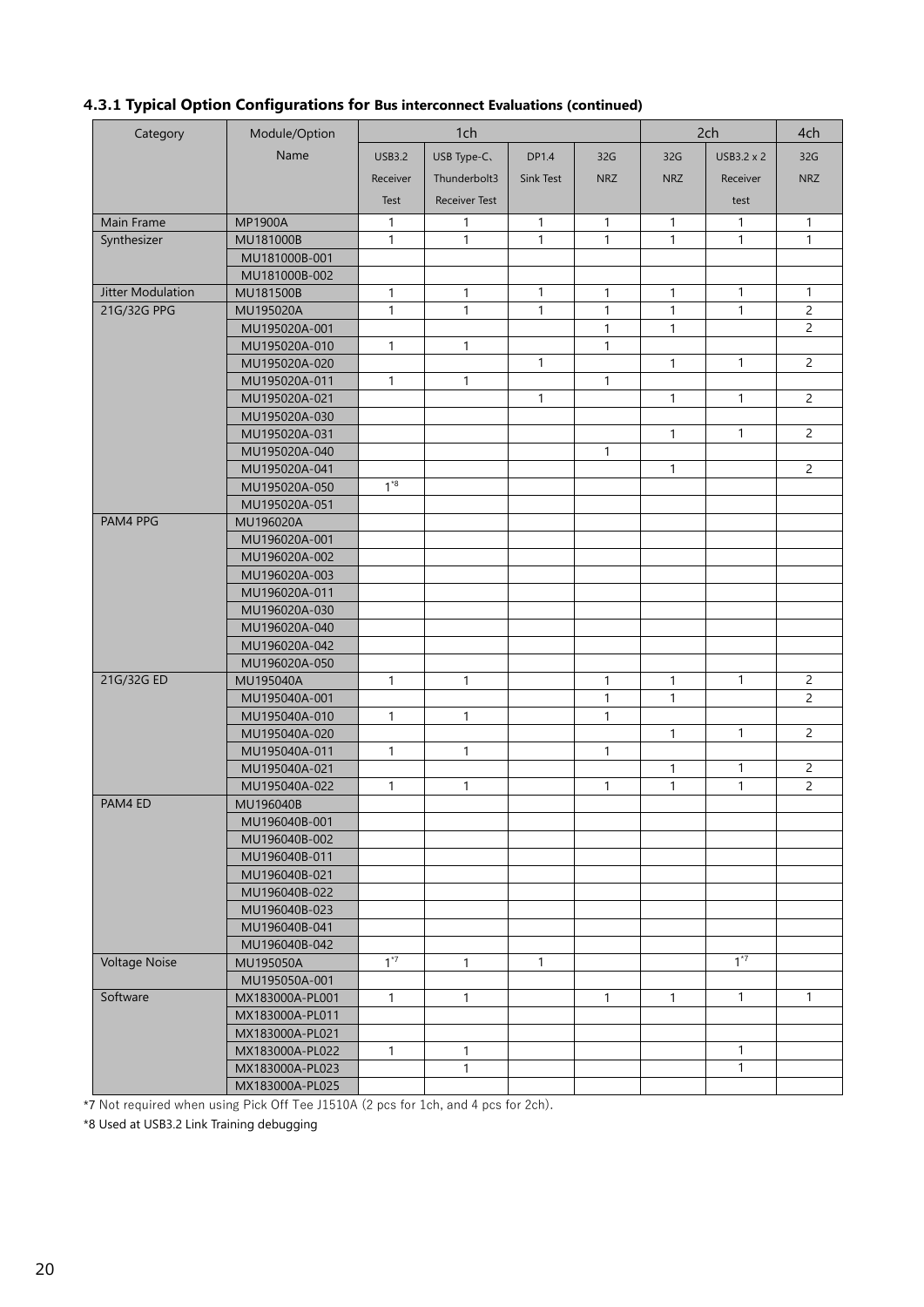| Module/Option   |              | 1ch          |              |                 |                          |
|-----------------|--------------|--------------|--------------|-----------------|--------------------------|
| Model           | 32G          | 58G          | 64G          | <b>58G PAM4</b> | <b>58G PAM4</b>          |
|                 | PAM4         | PAM4         | PAM4 PPG     | 2ch             | 4ch                      |
|                 |              |              |              |                 |                          |
| <b>MP1900A</b>  | 1            | $\mathbf{1}$ | 1            | $\overline{c}$  | $\overline{c}$           |
| MU181000B       | 1            | $\mathbf{1}$ | $\mathbf{1}$ | $\mathbf{1}$    | 1                        |
| MU181500B       | 1            | $\mathbf{1}$ | 1            | $\mathbf{1}$    | 1                        |
| MU196020A       | 1            | $\mathbf{1}$ | 1            | $\overline{c}$  | $\overline{4}$           |
| MU196020A-001   | 1            |              |              |                 |                          |
| MU196020A-002   |              | $\mathbf{1}$ |              | $2*9$           | $4^{*9}$                 |
| MU196020A-003   |              |              | 1            |                 |                          |
| MU196020A-011   | 1            | $\mathbf{1}$ | 1            | $\overline{c}$  | $\overline{4}$           |
| MU196020A-030   |              |              |              | $\overline{c}$  | $\overline{\mathcal{L}}$ |
| MU196020A-040   | 1            | $\mathbf{1}$ | 1            | $\overline{c}$  | $\overline{4}$           |
| MU196020A-042   | 1            | $\mathbf{1}$ | 1            | $\overline{c}$  | $\overline{\mathcal{A}}$ |
| MU196020A-050   |              |              |              | $\overline{c}$  | $\overline{4}$           |
| MU196040B       | 1            | $\mathbf{1}$ |              | $\overline{c}$  | 4                        |
| MU196040B-001   | 1            |              |              | $2*9$           | $4*9$                    |
| MU196040B-002   |              | $\mathbf{1}$ |              |                 |                          |
| MU196040B-011   | 1            | $\mathbf{1}$ |              | $\overline{c}$  | $\overline{4}$           |
| MU196040B-021   | $1*9$        | $1*9$        |              | $2*9$           | $4*9$                    |
| MU196040B-022   |              |              |              |                 |                          |
| MU196040B-023   |              | $\mathbf{1}$ |              | $\overline{c}$  | $\overline{4}$           |
| MU196040B-041   | 1            | $\mathbf{1}$ |              | $\overline{c}$  | $\overline{\mathcal{L}}$ |
| MU196040B-042   | 1            | $\mathbf{1}$ |              | $\overline{c}$  | $\overline{4}$           |
| MU196040A       | 1            |              |              | $\overline{c}$  | $\overline{4}$           |
| MU196040A-001   | 1            |              |              | $\overline{c}$  | $\overline{\mathcal{A}}$ |
| MU196040A-022   | 1            |              |              | $\overline{c}$  | $\overline{4}$           |
| MU196040A-041   | $\mathbf{1}$ |              |              | $\overline{c}$  | 4                        |
| MU195050A       | 1            |              |              | $\overline{c}$  |                          |
| MX183000A-PL001 | 1            | 1            | 1            | $\mathbf{1}$    | 1                        |
| MX183000A-PL031 | 1            | $\mathbf{1}$ | $\mathbf{1}$ | $\mathbf{1}$    | $\mathbf{1}$             |

# **4.3.2 Option Configuration Examples when using PAM4 PPG/ED**

\*9 Choose any one.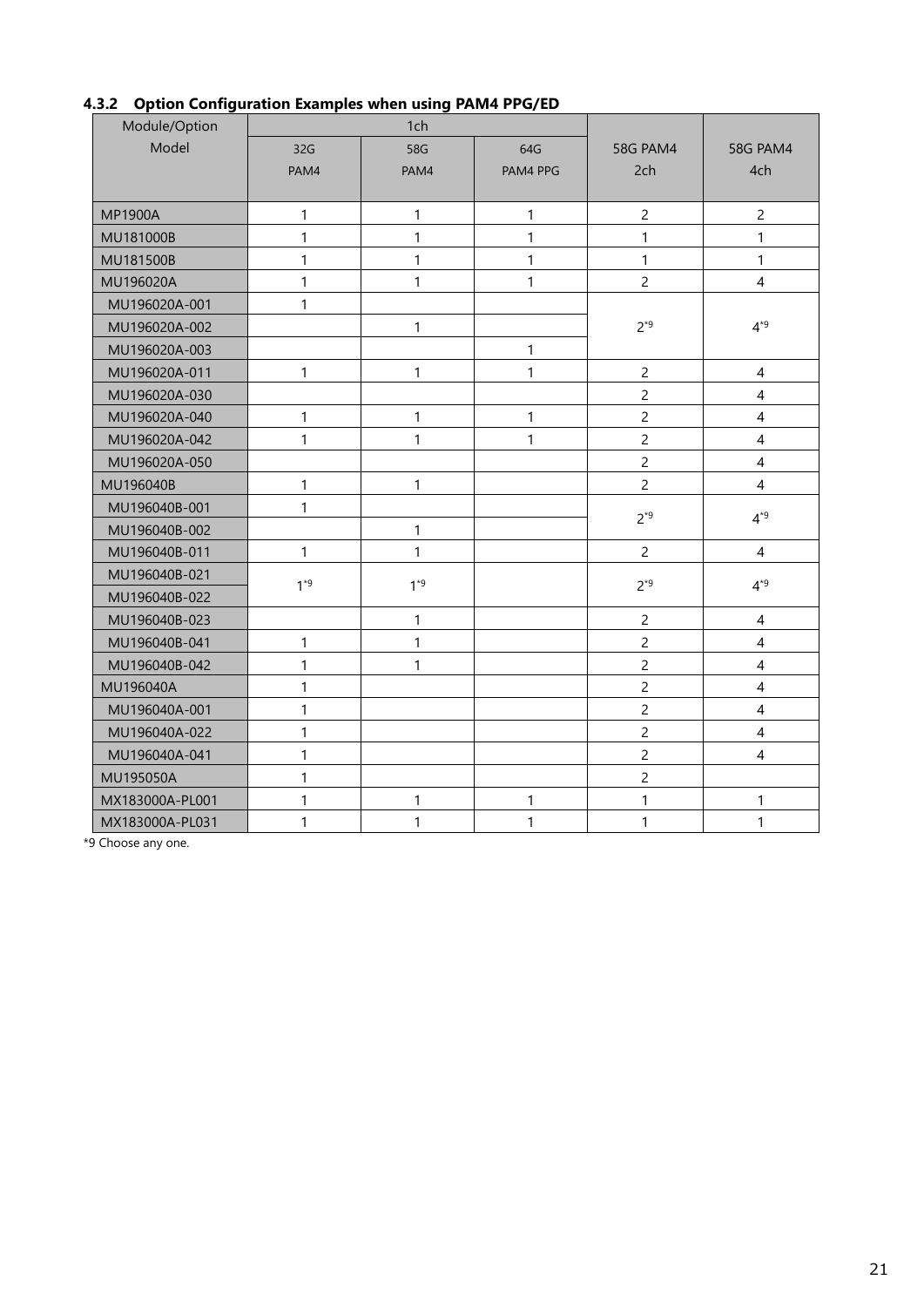# <span id="page-21-0"></span>**5. Combinations of Automation Software and Real-time Oscilloscopes for Compliance Tests**

Refer to the following table for the combinations of automation software used for each type of compliance test and supported real-time oscilloscope.

| <b>Compliance Test Item</b>                      |                                         |                                                                         |                                                                                                                                        | <b>Supported Real-time Oscilloscopes</b>                                                                                                                                                                             |                                                                                              |  |  |
|--------------------------------------------------|-----------------------------------------|-------------------------------------------------------------------------|----------------------------------------------------------------------------------------------------------------------------------------|----------------------------------------------------------------------------------------------------------------------------------------------------------------------------------------------------------------------|----------------------------------------------------------------------------------------------|--|--|
|                                                  |                                         |                                                                         |                                                                                                                                        | <b>Keysight/Tektronix</b>                                                                                                                                                                                            | <b>Teledyne LeCroy</b>                                                                       |  |  |
|                                                  | <b>Stressed Eye Test</b><br><b>Base</b> |                                                                         |                                                                                                                                        |                                                                                                                                                                                                                      |                                                                                              |  |  |
| <b>PCIe</b><br>Gen 3/4/5                         | <b>CEM</b>                              | Receiver                                                                | Transmitter initial Tx<br>Equalization<br>Tx LEQ (Transmitter Link<br>Equalization response)<br>Rx LEQ (Receiver Link<br>Equalization) | Gen3/4:<br>GRL-PCIE4-RXA (Base and CEM)<br>GRL-PCIE4-BASE-RXA (Base Only)<br>GRL-PCIE4-CEM-RXA (CEM Only)<br>Gen5:<br>GRL-PCIE5-RXA (Base and CEM)<br>GRL-PCIE5-BASE-RXA (Base Only)<br>GRL-PCIE5-CEM-RXA (CEM Only) | Gen3/4/5:<br>OPHY-PCIE-Tx-Rx<br>(Please consult us for questions<br>about Gen5 CEM support.) |  |  |
|                                                  |                                         |                                                                         | <b>PLL Bandwidth</b>                                                                                                                   |                                                                                                                                                                                                                      |                                                                                              |  |  |
|                                                  | Transmitter                             |                                                                         | <b>Transmitter Signal</b><br>Quality<br><b>Transmitter Pulse Width</b><br><b>Jitter</b><br><b>Transmitter Preset</b>                   | Gen3/4:<br>GRL-PCIE34-TXP1                                                                                                                                                                                           |                                                                                              |  |  |
| <b>USB3.2</b>                                    |                                         | Receiver Jitter Tolerance Test                                          |                                                                                                                                        | GRL-USB32-RXA                                                                                                                                                                                                        |                                                                                              |  |  |
| Gen1/2                                           |                                         | <b>Transmitted Eye Test</b>                                             |                                                                                                                                        |                                                                                                                                                                                                                      | QPHY-USB3.2-Tx-Rx                                                                            |  |  |
| <b>USB3.2</b>                                    |                                         | Receiver Jitter Tolerance Test                                          |                                                                                                                                        | GRL-USB32-RXA                                                                                                                                                                                                        |                                                                                              |  |  |
| <b>Gen1/2 x2</b>                                 |                                         | <b>Transmitted Eye Test</b>                                             |                                                                                                                                        |                                                                                                                                                                                                                      |                                                                                              |  |  |
| <b>USB Type-C</b><br>(USB4,                      |                                         | <b>Receiver Test</b><br>SJ Margin Test<br>Amplitude Margin Test         |                                                                                                                                        | GRL-USB4-RXA (USB4)<br>GRL-TBT3-RXA (TBT3)<br>OPHY-USB4-Tx-Rx                                                                                                                                                        |                                                                                              |  |  |
| Thunderbolt 3)                                   |                                         | <b>Transmitted Eye Test</b>                                             |                                                                                                                                        |                                                                                                                                                                                                                      |                                                                                              |  |  |
| $SAS-3/4$<br>Receiver Jitter Tolerance Test      |                                         | GRL-SAS3-RXA (SAS-3)<br>GRL-SAS4-RXA (SAS-4)<br>GRL-SAS34-RXA (SAS-3/4) |                                                                                                                                        |                                                                                                                                                                                                                      |                                                                                              |  |  |
| DisplayPort1.4<br>Receiver Jitter Tolerance Test |                                         | GRL-DP14-SINKAN                                                         |                                                                                                                                        |                                                                                                                                                                                                                      |                                                                                              |  |  |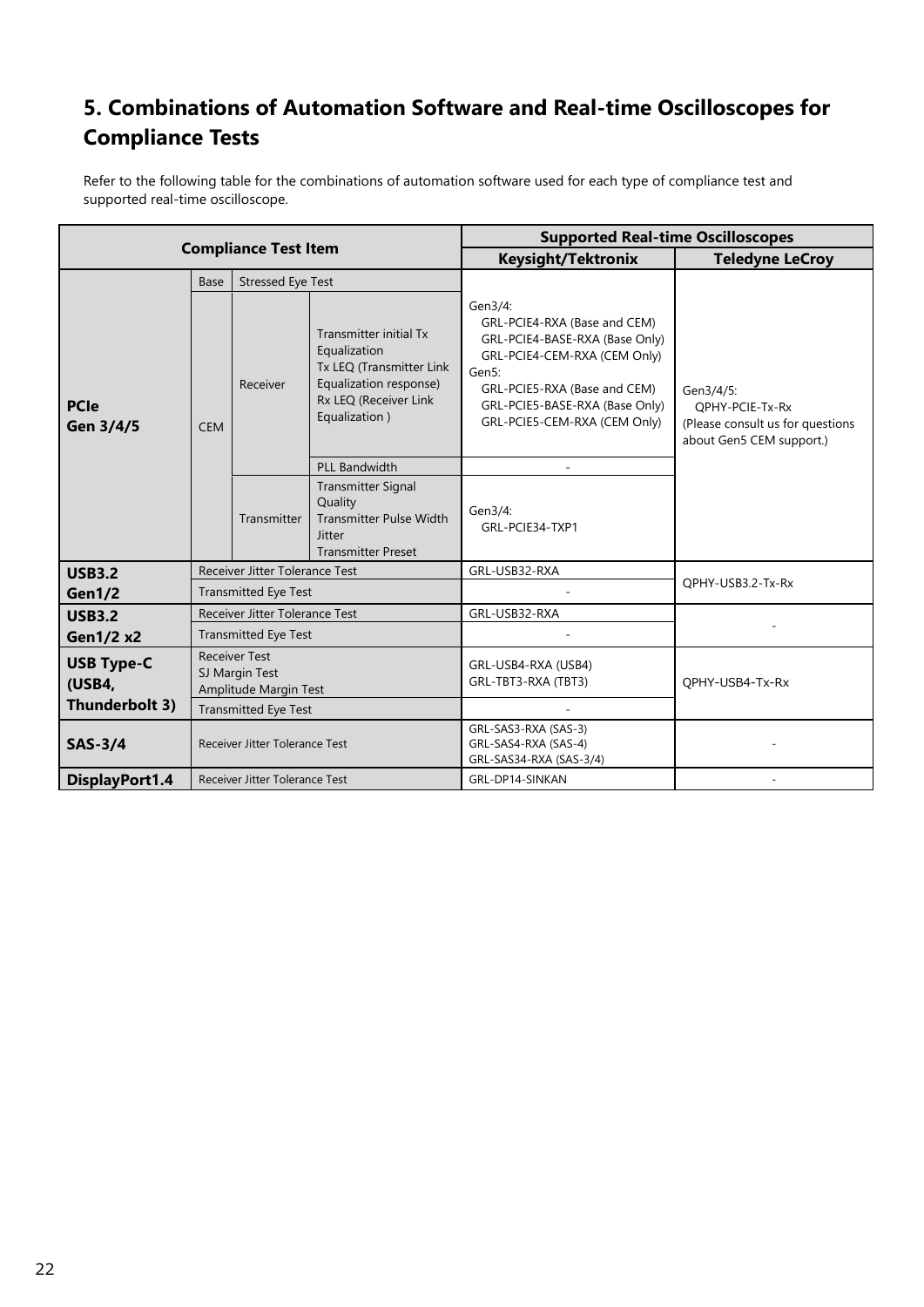# <span id="page-22-0"></span>**6. Compliance Test Measurement Kit**

The following table lists the peripheral equipment for performing each compliance test.

| Compliance Test Item | Model                    | Name                                      | Qty            | Remarks                                                   |
|----------------------|--------------------------|-------------------------------------------|----------------|-----------------------------------------------------------|
| PCIe                 | J1815A                   | MP1900A PCIe Measurement Component<br>Set | $\mathbf{1}$   |                                                           |
|                      | Z2025A                   | PCIe CBB Controller                       | $\mathbf{1}$   | For add-in-card test; supports GRL automation<br>software |
|                      | Z2029A                   | PCIe 100 MHz Reference Clock Buffer       | $\mathbf{1}$   | For add-in-card test                                      |
|                      | J1890A                   | PCIe5 Re-Driver Set                       | $\mathbf{1}$   | Used in combination with AH54192A.<br>For System test.    |
|                      | AH5419A                  | 56Gbaud Differential Linear Amplifier     | $\overline{1}$ |                                                           |
| <b>USB</b>           | J1551A                   | Coaxial Skew Matched Cable (0.8 m)        | 3              | K-connector                                               |
|                      | K261                     | <b>DC Block</b>                           | $\overline{2}$ |                                                           |
|                      |                          | K-SMP Adapter                             | $\overline{4}$ | Equivalent to Rosenberger Corporation<br>02K119-K00E3     |
|                      | $\overline{a}$           | <b>ISI Channel</b>                        | $\mathbf{1}$   | Equivalent to Tektronix BSA12500                          |
|                      |                          | USB4/Thunderbolt 3 Test Fixture           | $\mathbf{1}$   | Purchase from Wilder Technology Corporation               |
|                      | USB31CET <sup>*1</sup>   | USB3.1 Type-C Test Fixture                | $\mathbf{1}$   | Purchase from USB-IF WEB site                             |
| $SAS-3/4$            | K261                     | DC Block                                  | $\overline{4}$ |                                                           |
|                      | $J1551A^{2}$             | Coaxial skew match cable (0.8 m)          | $\overline{4}$ | K-connector                                               |
|                      | $J1550A^{3}$             | Coaxial skew match cable (0.8 m)          | 3              | APC3.5 Connector                                          |
|                      | MG3692C <sup>*2</sup>    | 2 GHz to 20 GHz Signal Generator          | $\mathbf{1}$   |                                                           |
|                      | $K241C^{2}$              | Power Splitter                            | $\mathbf{1}$   |                                                           |
|                      | J1758A                   | <b>ISI Board</b>                          | $\mathbf{1}$   |                                                           |
|                      |                          | <b>SAS Test Fixture</b>                   | $\mathbf{1}$   |                                                           |
| DisplayPort1.4       | <b>DSG815</b>            | RF Signal Generator, 9 kHz to 1.5 GHz     | $\mathbf{1}$   | <b>Regol Corporation</b>                                  |
|                      | CLE1000-A2               | Variable ISI Channel                      | $\mathbf{1}$   | <b>Artek Corporation</b>                                  |
|                      | <b>DPT-200</b>           | DisplayPort Reference Source              | $\overline{1}$ | <b>Unigraf Corporation</b>                                |
|                      |                          | <b>DP Test Fixture</b>                    | $\overline{1}$ |                                                           |
|                      | J1625A                   | Coaxial Cable 1 m (SMA connector)         | $\mathbf{1}$   |                                                           |
|                      | 41KB-6                   | Precision Fixed Attenuator (6 dB)         | $\mathbf{1}$   |                                                           |
|                      | J1398A                   | N-SMA Adapter                             | $\mathbf{1}$   |                                                           |
|                      | J1550A                   | Matched Skew Coaxial Cables (0.8 m)       | $\mathbf{1}$   |                                                           |
|                      | HL9450-60                | Low-Pass Rise-time Filter                 | $\overline{2}$ | <b>HYPERLABS Corporation</b>                              |
|                      | K261                     | DC Block                                  | $\overline{2}$ |                                                           |
|                      | AN44182                  | 4-way Power Divider                       | $\overline{2}$ |                                                           |
|                      | HL9450-150               | Low Pass Rise Time Filter                 | $\overline{c}$ | <b>HYPERLABS Corporation</b>                              |
|                      |                          | SMA-f to BNC adapter                      | $\mathbf{1}$   |                                                           |
|                      | $\overline{\phantom{0}}$ | SMA-m to SMA-m Adapter                    | 10             |                                                           |

\*1 Used by USB 3.2 compliance and BER tests; not required by USB4 Thunderbolt 3 receiver tests

\*2 Used by SAS-4

\*3 Used by SAS-3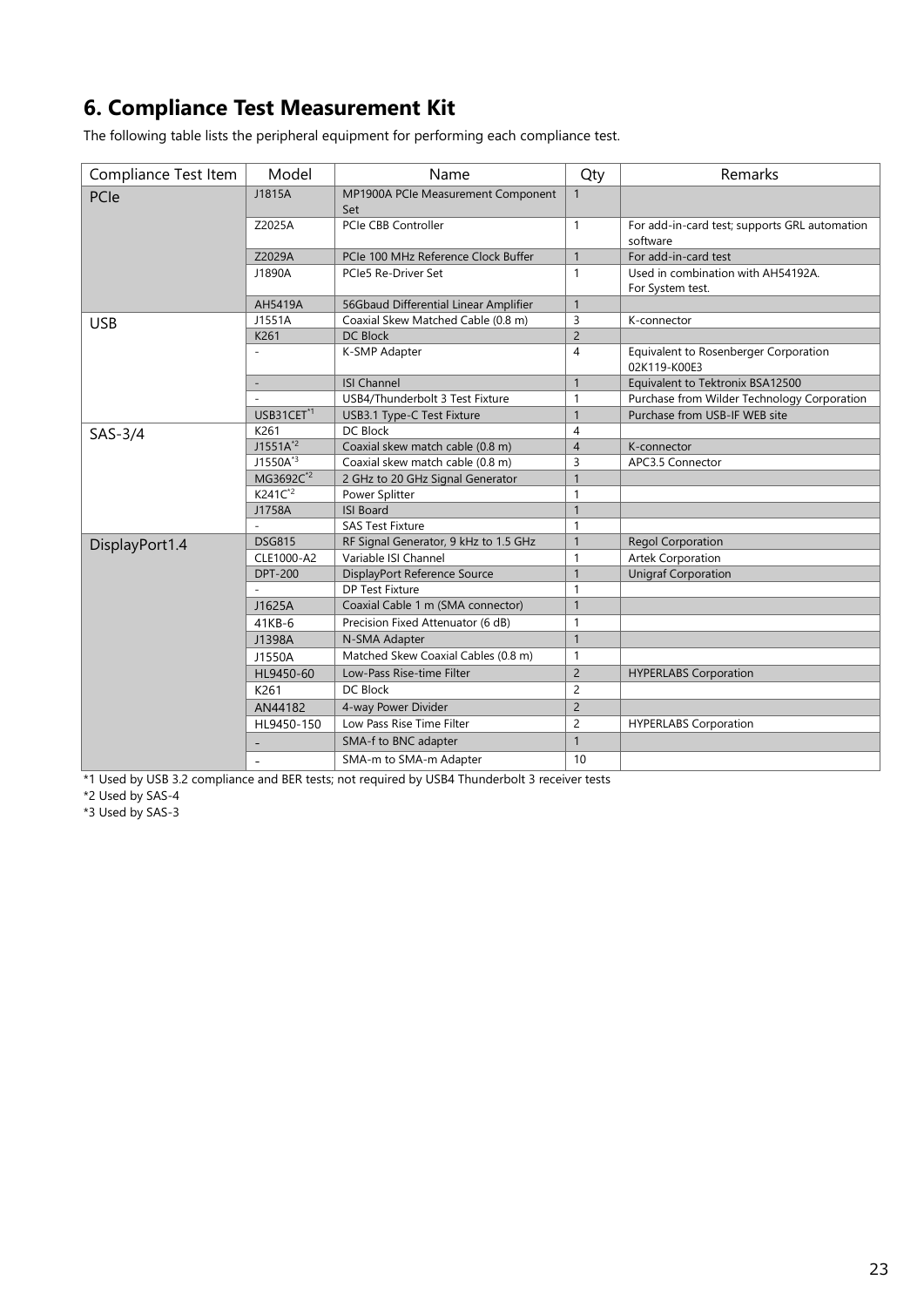# <span id="page-23-0"></span>**7. Supported Software Versions**

The MP1900A main unit and each application model support the following software versions. Use the latest upgrade of each software version. However, refer to the GRL software release notes published on the company webpage for the MX190000A and MX183000A software versions supported by the GRL software.

| Model                                                   | MX190000A/MX183000A<br>Supported version |
|---------------------------------------------------------|------------------------------------------|
| MU181000B 12.5GHz 4Port Synthesizer                     |                                          |
| MU181500B Jitter Modulation Source                      |                                          |
| <b>MU195050A Noise Generator</b>                        |                                          |
| MU183040B 28G/32G bit/s High Sensitivity ED             | Ver. 1.00                                |
| MU195020A 21G/32G bit/s SI PPG                          |                                          |
| MU195040A 21G/32G bit/s SI ED                           |                                          |
| MU181000B-002 SSC Expansion                             |                                          |
| MX183000A-PL001 Jitter Tolerance Test                   | Ver. 2.00                                |
| MX183000A-PL011 PCIe Link Sequence                      |                                          |
| MX183000A-PL021 PCle Link Training                      |                                          |
| MU196020A PAM4 PPG                                      |                                          |
| MU196040A PAM4 ED                                       | Ver. 3.00                                |
| MX183000A-PL022 USB Link Training                       |                                          |
| MU196020A-040 Adjustable ISI                            |                                          |
| MU196020A-042 FEC Pattern Generation                    | Ver. 3.01                                |
| MU196020A-050 Inter-Module Synchronization              |                                          |
| MX183000A-PL031 DUT Error Counts Import                 | Ver. 3.07                                |
| MU196040B PAM4 ED                                       | Ver. 4.01                                |
| MX183000A-PL025 PCle 5 Link Training                    | Ver. 4.03                                |
| MU195020A-051 Sequence Editor Function PCIe 5 Extension |                                          |
| MX183000A-PL023 USB 3.2 x 2 Link Training               | Ver. 7.02.30                             |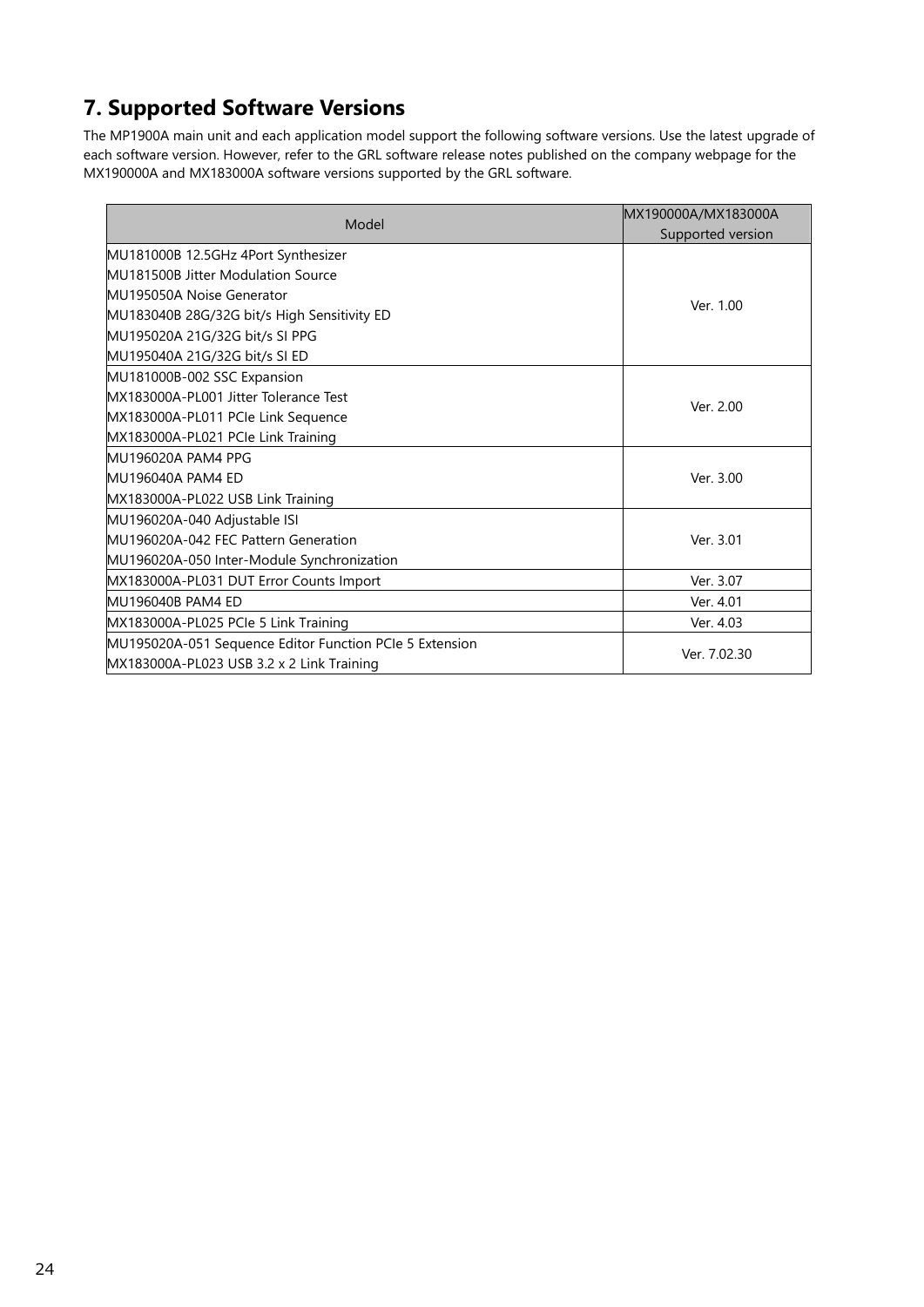# <span id="page-24-0"></span>**8. Document History**

| Date       | Modifications                                                                                               |
|------------|-------------------------------------------------------------------------------------------------------------|
| 2018.07.31 | Added module configuration details to Table 4-2 describing operation functions added by multi-<br>$\bullet$ |
|            | modules for modules other than MU195020A and MU195040A                                                      |
|            | Added postscript to Table 4-4 (The MX183000A software can control one G0376A)                               |
| 2018.11.21 | Added MU196020A and MU196040A.                                                                              |
| 2019.3.6   | <b>Added Options</b>                                                                                        |
|            | MU196020A -040 Adjustable ISI, -042 FEC Pattern Generation, -050 Inter-Module Synchronization               |
|            | MX183000A-PL031 DUT Error Counts Import                                                                     |
| 2019.4.10  | Updated "Module Combinations"                                                                               |
| 2019.5.30  | Corrected errors                                                                                            |
| 2019.10.25 | Added MU196040B.                                                                                            |
| 2019.11.25 | Added PCIe Gen5 Base Spec support                                                                           |
| 2020.02.25 | Added PCIe Gen5 CEM Spec support                                                                            |
| 2020.04.10 | Updated "Module Combinations"                                                                               |
| 2020.07.06 | Added Automation software for compliance tests                                                              |
| 2020.10.21 | Added support for SAS, DP and PCIe PAM4 configurations                                                      |
|            | Added support for Compliance Test Kit                                                                       |
| 2020.11.20 | <b>Added Option</b>                                                                                         |
|            | MU195020A-050 Sequence Editor Function                                                                      |
| 2021.2.15  | <b>Added Option</b>                                                                                         |
|            | MU196040B-042 FEC Analysis                                                                                  |
| 2021.10.25 | <b>Added Options</b>                                                                                        |
|            | MU195020A-051 Sequence Editor Function PCIe 5 Extension                                                     |
|            | MX183000A-PL023 USB 3.2 x 2 Link Training                                                                   |
| 2022.3.9   | Updated "Module Combinations"                                                                               |